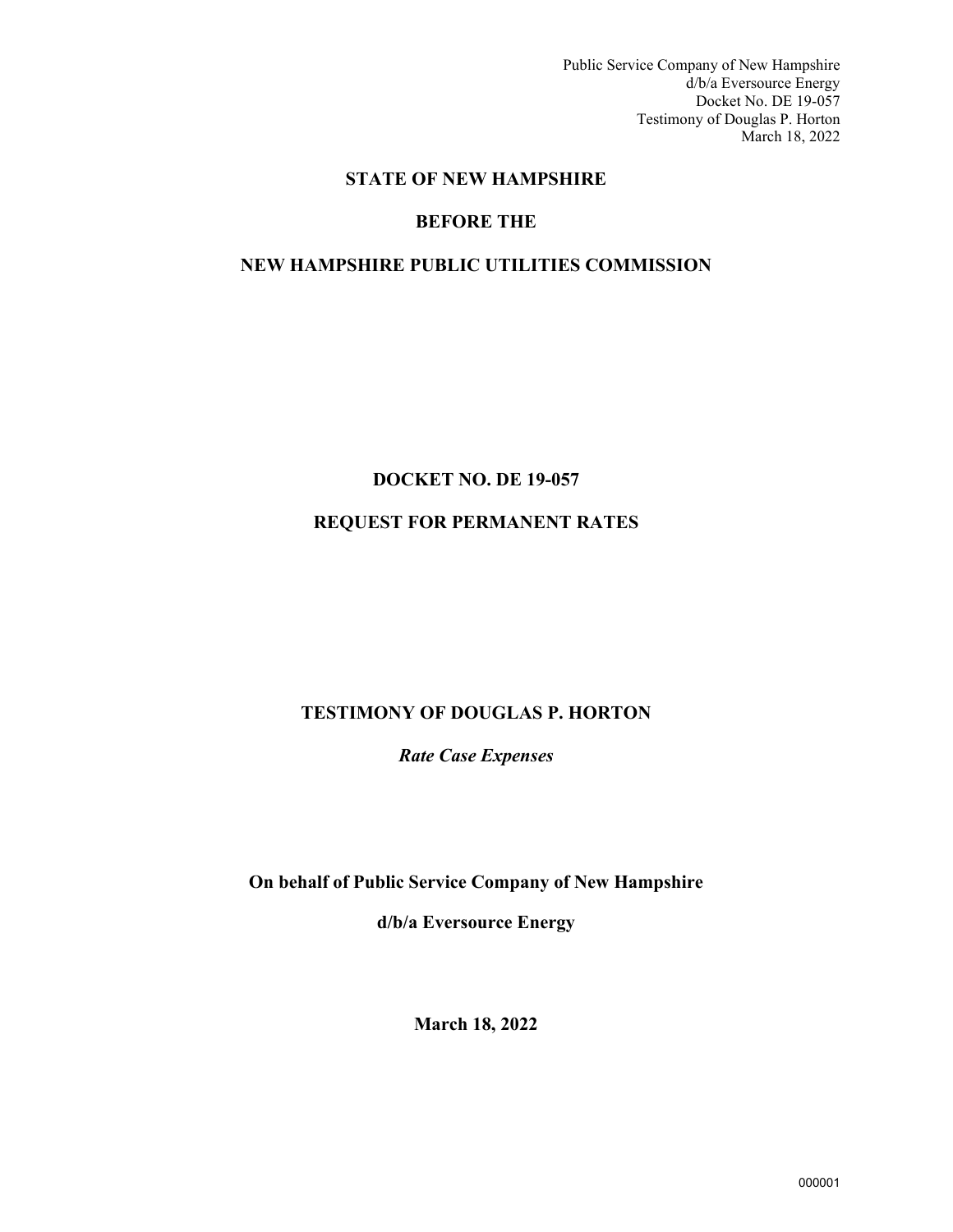# **Table of Contents**

| V. RESPONSE TO STAFF AUDIT AND DEPARTMENT OF ENERGY |  |
|-----------------------------------------------------|--|
|                                                     |  |
|                                                     |  |
|                                                     |  |
|                                                     |  |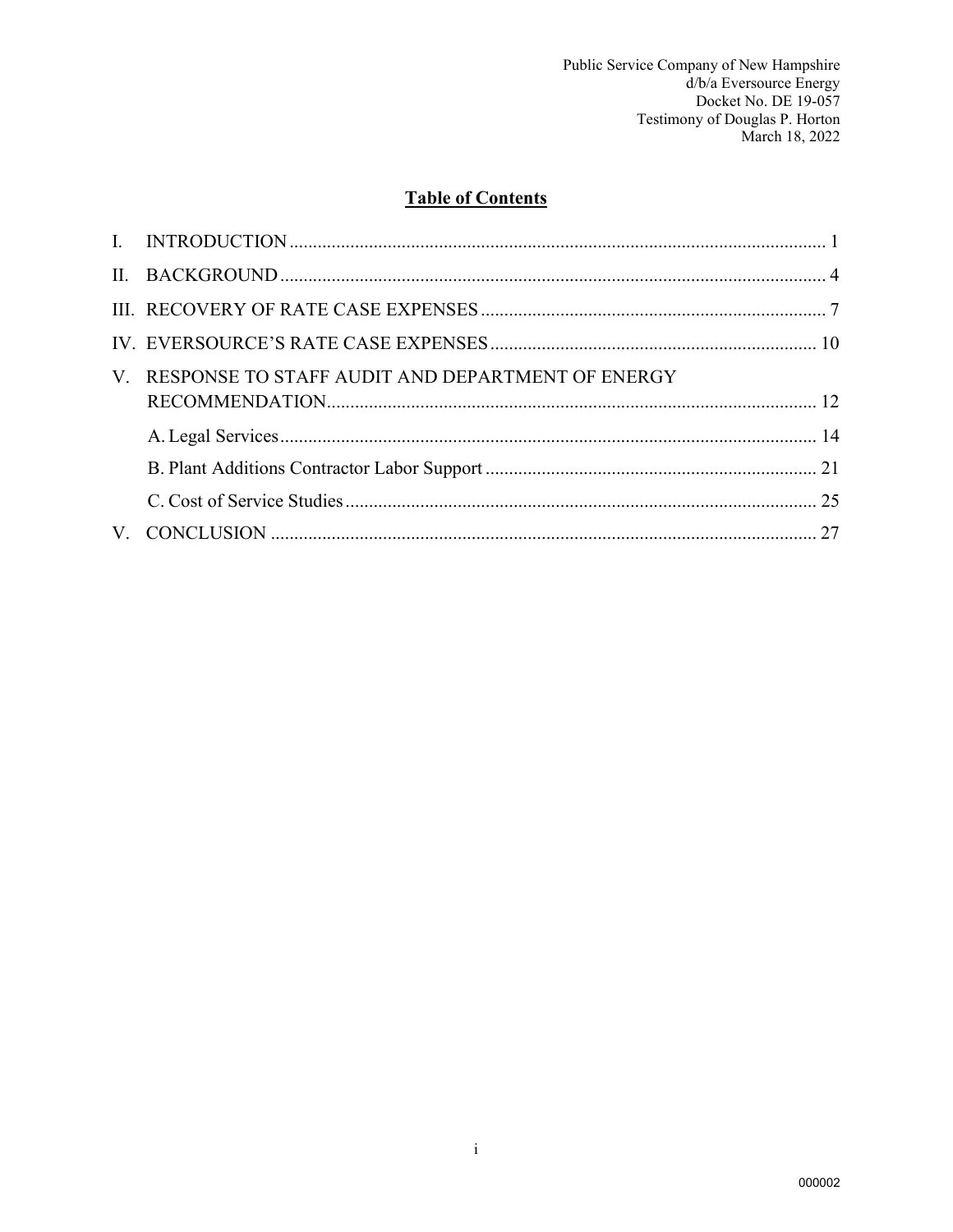Public Service Company of New Hampshire d/b/a Eversource Energy Docket No. DE 19-057 Testimony of Douglas P. Horton March 18, 2022 Page 1 of 27

#### **STATE OF NEW HAMPSHIRE**

#### **BEFORE THE NEW HAMPSHIRE PUBLIC UTILITIES COMMISSION**

#### **TESTIMONY OF DOUGLAS P. HORTON**

#### **PETITION OF PUBLIC SERVICE COMPANY OF NEW HAMPSHIRE d/b/a EVERSOURCE ENERGY REQUEST FOR PERMANENT RATES**

**March 18, 2022** 

**Docket No. DE 19-057 \_\_\_\_\_\_\_\_\_\_\_\_\_\_\_\_\_\_\_\_\_\_\_\_\_\_\_\_\_\_\_\_\_\_\_\_\_\_\_\_\_\_\_\_\_\_\_\_\_\_\_\_\_\_\_\_\_\_\_\_\_** 

#### <span id="page-2-0"></span>1 **I. INTRODUCTION**

- 2 **Q. Please state your full name, position and business address.**
- 3 A. My name is Douglas P. Horton. I am the Vice President, Distribution Rates and Regulatory
- 4 Requirements, for Eversource Energy Service Company ("ESC"). My business address is
- 5 247 Station Drive, Westwood, Massachusetts 02090.

#### 6 **Q. What are your principal responsibilities in this position?**

7 A. ESC provides centralized services to the natural gas and electric operating subsidiaries of 8 Eversource Energy, including Public Service Company of New Hampshire d/b/a 9 Eversource Energy ("Eversource" or the "Company"). In my role as Vice President, 10 Distribution Rates and Regulatory Requirements, I have overall responsibility for rates and 11 rate-related policies and procedures, as well as preparation and presentation of regulatory 12 filings made by the Eversource Energy operating affiliates to the respective regulatory 13 commissions in New Hampshire, Massachusetts and Connecticut. In this phase of the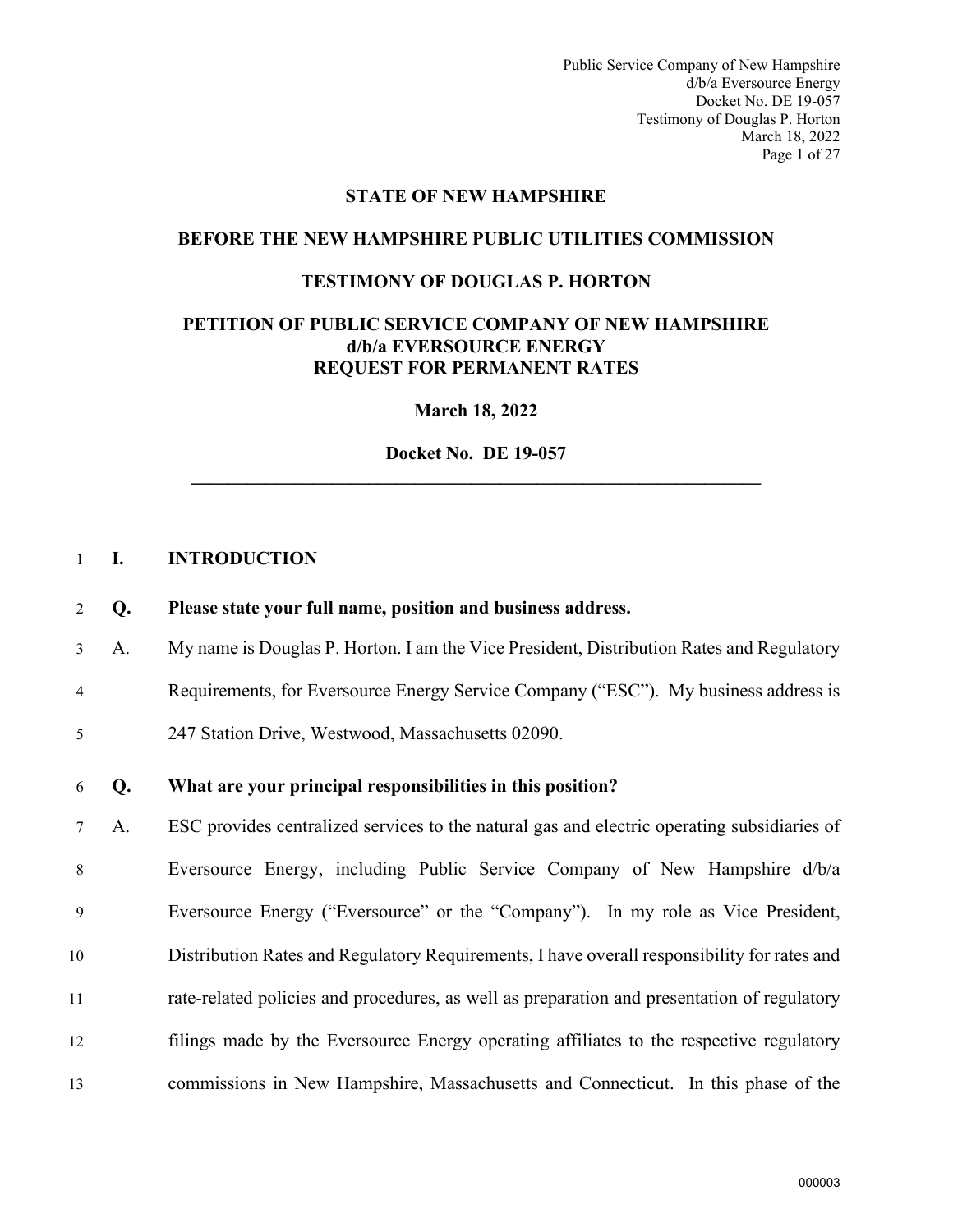1 proceeding, I am responsible for presenting and supporting the Company's request for 2 recovery of rate case expenses.

#### 3 **Q. Please describe your educational background and professional experience.**

4 A. I graduated from Bentley College (now Bentley University) in Waltham, Massachusetts in 5 2003 with a Bachelor of Science degree. In 2007, I graduated from the Bentley University 6 McCallum Graduate School of Business with a Master of Business Administration. I was 7 hired by NSTAR as a Senior Financial Planning Analyst in August 2007 and promoted to 8 Project Manager, Smart Grid, in March 2010. In 2012, I was promoted to Manager, 9 Revenue Requirements, Massachusetts and was subsequently promoted to Director, 10 Revenue Requirements, Massachusetts in February 2015. I was promoted to my current 11 role of Vice President, Distribution Rates and Regulatory Requirements in December 2018.

# 12 **Q. Have you previously provided testimony before the New Hampshire Public Utilities**  13 **Commission in this docket.**

 A. Yes. I previously provided testimony before the New Hampshire Public Utilities Commission (the "Commission") in this docket in support of the Company's request for a base rate increase and the comprehensive Settlement Agreement on Permanent Distribution Rates dated October 9, 2021 ("Settlement Agreement"), which was approved with modifications by the Commission in its Order No. 26,433 issued on December 15, 2020 19 (the "Order").

20 **Q. What is the purpose of your testimony?**

21 A. The purpose of my testimony is to describe and support the Company's request for 22 recovery of rate case expenses from its base rate proceeding, as authorized by Puc 1904.02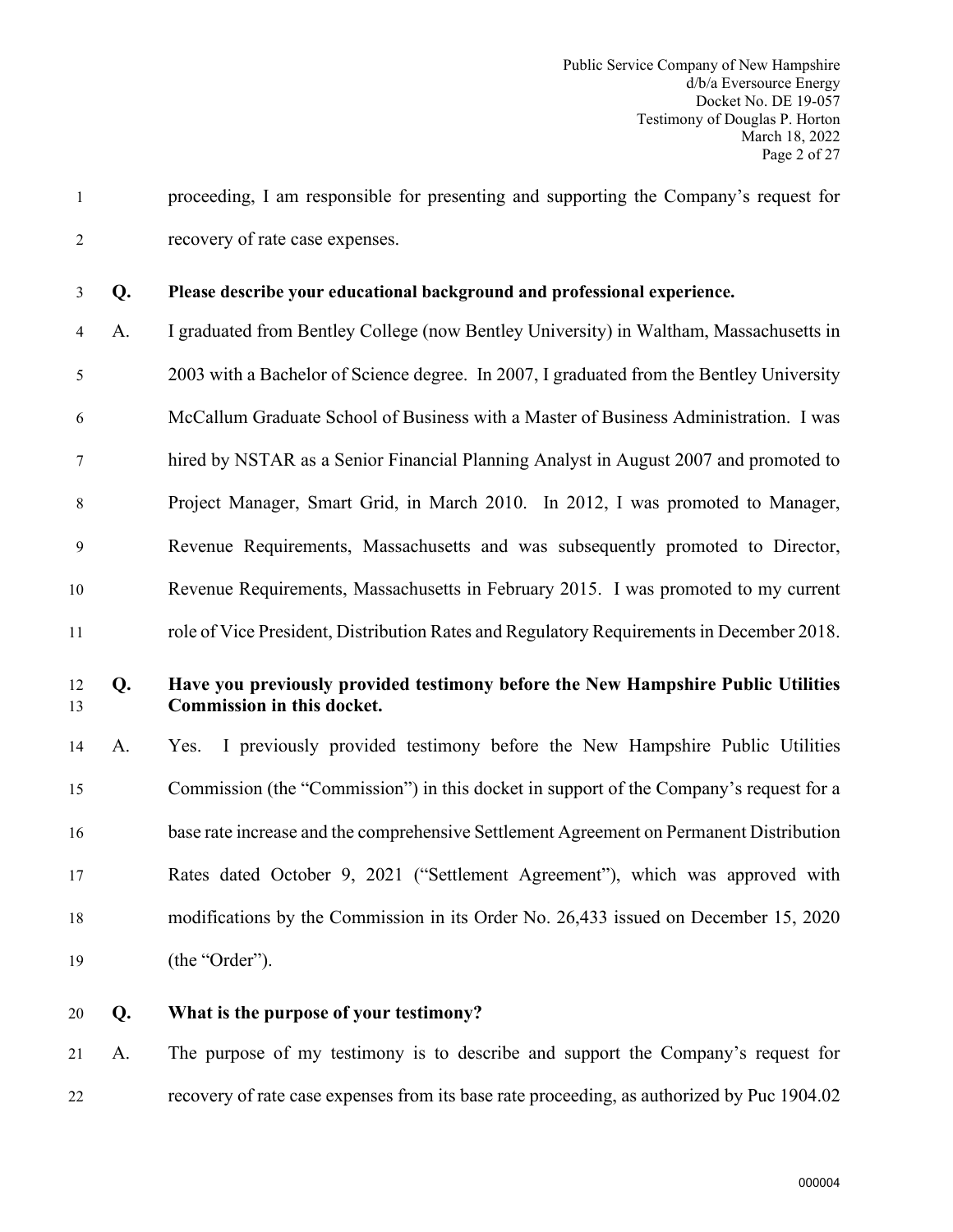1 and 1906.01. As discussed in my testimony, the Company has provided substantial 2 documentary evidence for the recovery of its actual, known, and measurable rate case 3 expenses from Docket No. DE 19-057, all of which are related to the rate case, just and 4 reasonable and in the public interest. The Commission's Audit Staff recommended a 5 disallowance of \$901,659 in the areas of outside legal services, plant additions contractor 6 labor support, and cost-of-service studies, and this recommendation was later forwarded to 7 the Commission in its entirety without any additional analysis by the Department of Energy 8 ("Energy" or "DOE") Staff in an unsolicited interagency communication to the 9 Commission. My testimony demonstrates that all of these costs were reasonable and 10 necessary to the Company's rate case, and that the Audit Staff's recommendation adopted 11 by DOE is contrary to the facts of this case and the Commission's rules.

#### 12 **Q. Are you presenting any attachments with your testimony?**

13 A. Yes. I am presenting the following attachments as part of my testimony in this case:

| <b>Attachment</b>          | <b>Description</b>                                             |
|----------------------------|----------------------------------------------------------------|
| <b>Attachment ES-DPH-1</b> | Rate Case Expense Summary and<br>Documentation                 |
| <b>Attachment ES-DPH-2</b> | <b>Eversource Response to Data Request</b><br><b>OCA 7-039</b> |
| Attachment ES-DPH-3        | DOE Audit Report and DOE<br>Recommendation                     |

#### 14 **Q. How is your testimony organized?**

15 A. Following this introductory section, Section II discusses the procedural history and 16 background related to the Company's request for rate case expenses. Section III describes 17 the Commission's legal standard for recovery of rate case expenses. Section IV describes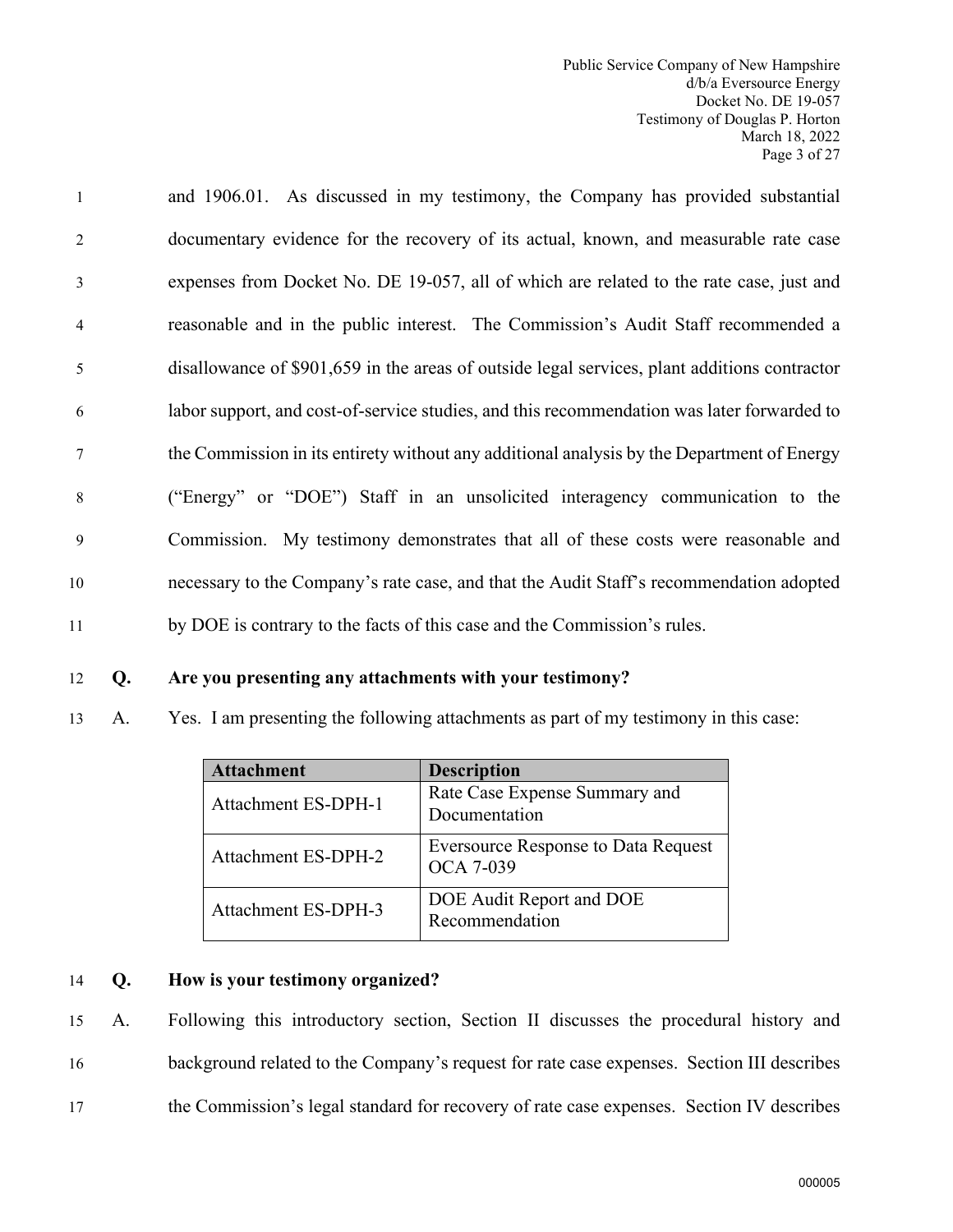| 1              | the Company's actual, known and measurable expenses incurred for the preparation and      |
|----------------|-------------------------------------------------------------------------------------------|
| 2              | presentation of its rate case in Docket No. 19-057, including detailed information on the |
| 3              | categories of expenses and the documentary support of these expenses provided in this     |
| $\overline{4}$ | docket in accordance with the Commission's rules.<br>Section V responds to the            |
| 5              | recommendation of the Audit Staff and Energy that the Commission disallow \$901,659 of    |
| 6              | the Company's expenses and explains that their recommendation is contrary to the          |
| $\tau$         | Commission's rules and unsupported by the facts for recovery of the Company's actual,     |
| 8              | known and measurable costs. Section VI provides concluding remarks to my testimony.       |

<span id="page-5-0"></span>9 **II. BACKGROUND**

# 10 **Q. Please explain the procedural history of this docket that is relevant to the Company's**  11 **request for recovery of rate case expenses.**

 A. On March 22, 2019, Eversource filed with the Commission a Notice of Intent to File Rate Schedules pursuant to N.H. Code Admin. Rule Puc 1604.05 pertaining to a request for temporary rates. On April 26, 2019, the Company filed with the Commission proposed tariffs and rate schedules, testimony, attachments and other information supporting that request as well as a Notice of Intent to File Rate Schedules pertaining to its request for permanent rates. On May 28, 2019, the Company submitted its permanent rate filing. Following discovery and a technical session, on June 13, 2019, Eversource filed a settlement agreement on temporary rates and on June 27, 2019, the Commission issued Order No. 26,265 approving that settlement agreement.

# 21 On June 28, 2019, the Commission approved an initial procedural schedule for adjudication 22 of the Company's permanent rate request, to which nine parties intervened, and which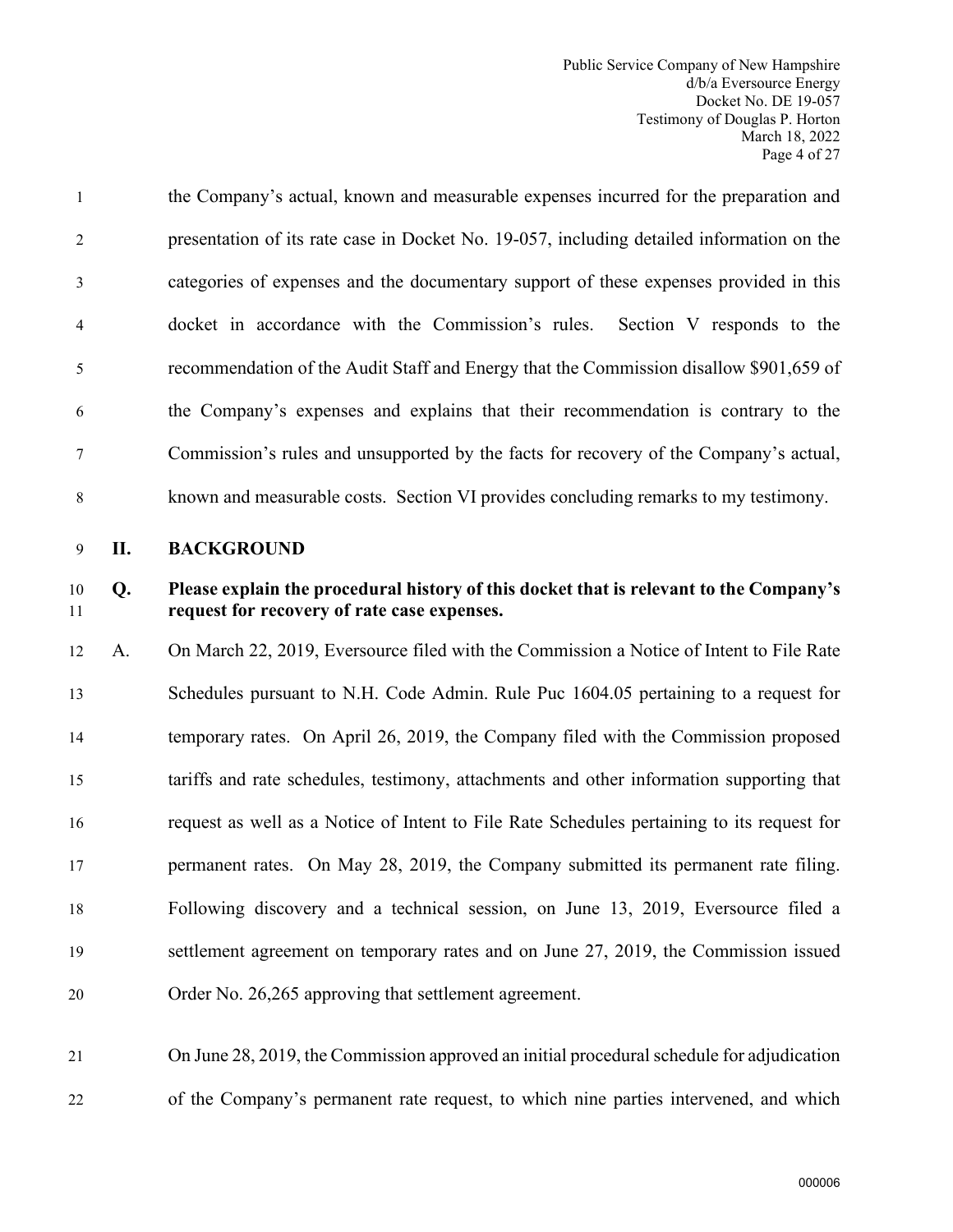1 anticipated a Commission order by May 20, 2020. On March 24, 2020, the Staff filed a 2 letter in the docket describing the status of the matter and the agreement of the Company 3 to a three-month extension of the procedural schedule to account for the state of emergency 4 declared by Governor Sununu on March 13, 2020, regarding the COVID-19 pandemic. On 5 April 24, 2020, Governor Sununu issued Exhibit D to Executive Order #29, pursuant to 6 Executive Order 2020-04, extending the Commission's authority to suspend rate schedules 7 by six months, from 12 to 18 months. During this extension, the Commission suspended 8 the Company's permanent rate schedule for an additional 6 months and directed the 9 Company to file supplemental testimony.

 In the weeks prior to and following the Commission's order extending the suspension period, the Company, then-Commission Staff (now DOE), the Office of the Consumer Advocate ("OCA"), and the intervening parties conducted discovery that included over 1,000 data requests. The same parties engaged in settlement discussions, which were subsequently expanded to include additional intervenors. Based upon these discussions, the comprehensive Settlement Agreement was reached between all parties to the docket and hearings on that settlement were held on October 26, 27 and 29, 2020. On December

# 17 15, 2020, the Commission issued Order No. 26,433 approving the Settlement Agreement.

# 18 **Q. Did the regulatory process leading to the Settlement Agreement and Order extend**  19 **over a relatively long period of time?**

20 A. Yes. The Company engaged its service providers and commenced work to prepare the case 21 for presentation to the Commission in early 2018. The Company's initial filing was then 22 made on April 26, 2019 and the Order was issued on December 15, 2020, or just under 18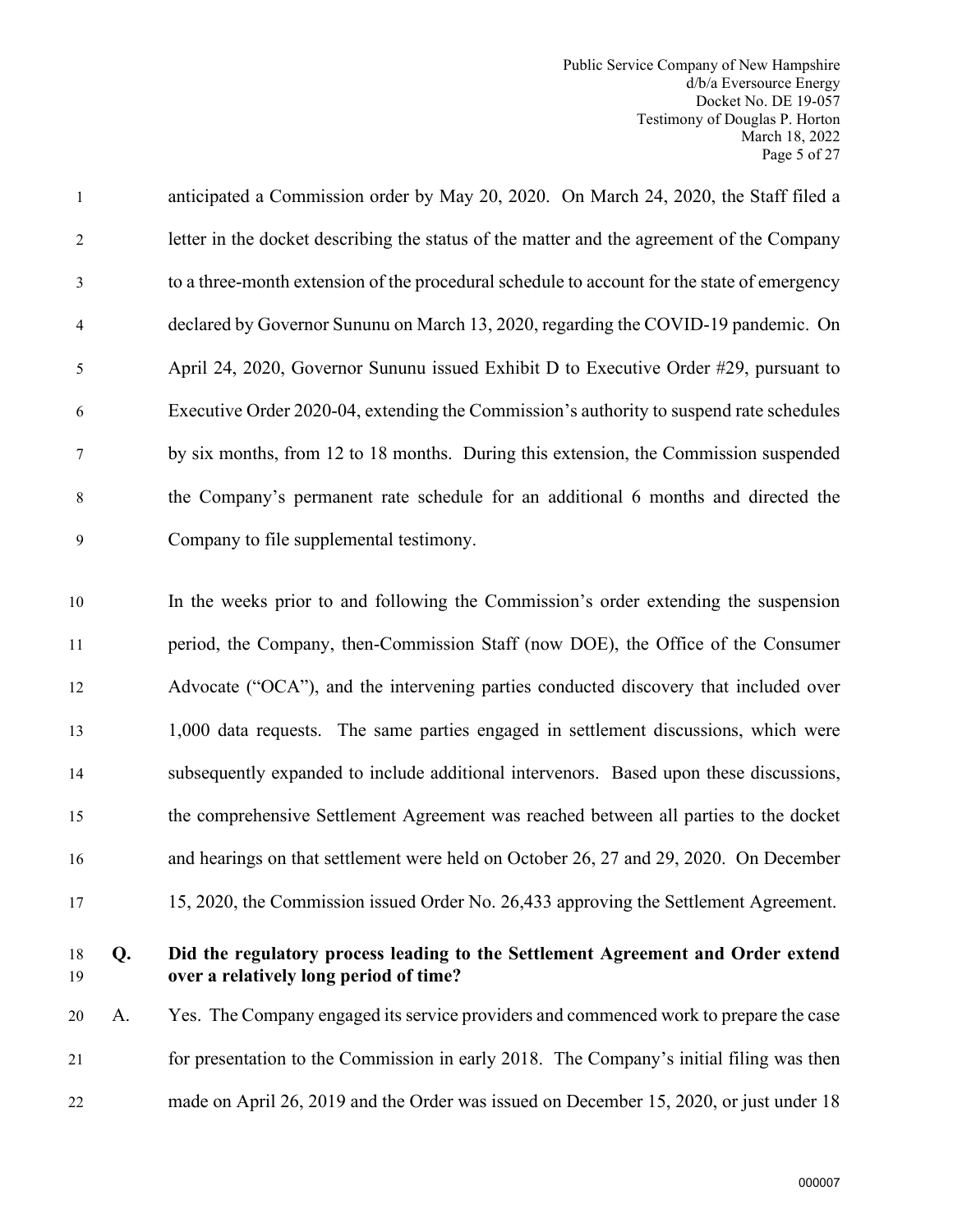1 months from the time of filing. Overall, the rate case required nearly three years of 2 intensive and dedicated effort by the Company's internal personnel and external service 3 providers.

# 4 **Q. Did the Settlement Agreement allow for recovery of the Company's rate case**  5 **expenses?**

6 A. Yes. The revenue requirement in the Settlement Agreement contained an amount 7 attributable to the recovery of rate case expenses, but in the Order the Commission directed 8 those expenses removed from the settled revenue requirement pending further review. The 9 Company subsequently filed a motion with the Commission on January 15, 2021 10 ("Motion") requesting its review and approval of the recovery of rate case expenses 11 incurred in this docket, as directed in the Order.

#### 12 **Q. What was the scope of the Motion?**

 A. The Motion explained that Eversource engaged numerous experts and specialists to support the preparation and presentation of the rate case and relied on the work of those experts through the extended period of this proceeding. It stated that the expenses incurred for these resources qualify as allowed expenses under Puc 1906.01. It stated that Eversource provided an initial estimate of rate case expenses when the case was filed and updated those expenses during the pendency of the case consistent with Puc 1905.01. In compliance with these rules, the Company provided the Commission up-to-date information on the service providers and the level of expenses throughout the case.

#### 21 **Q. Was the Motion supported by documentation as required by the Commission's rules?**

22 A. Yes. The Motion included attached materials required by Puc 1905.03 containing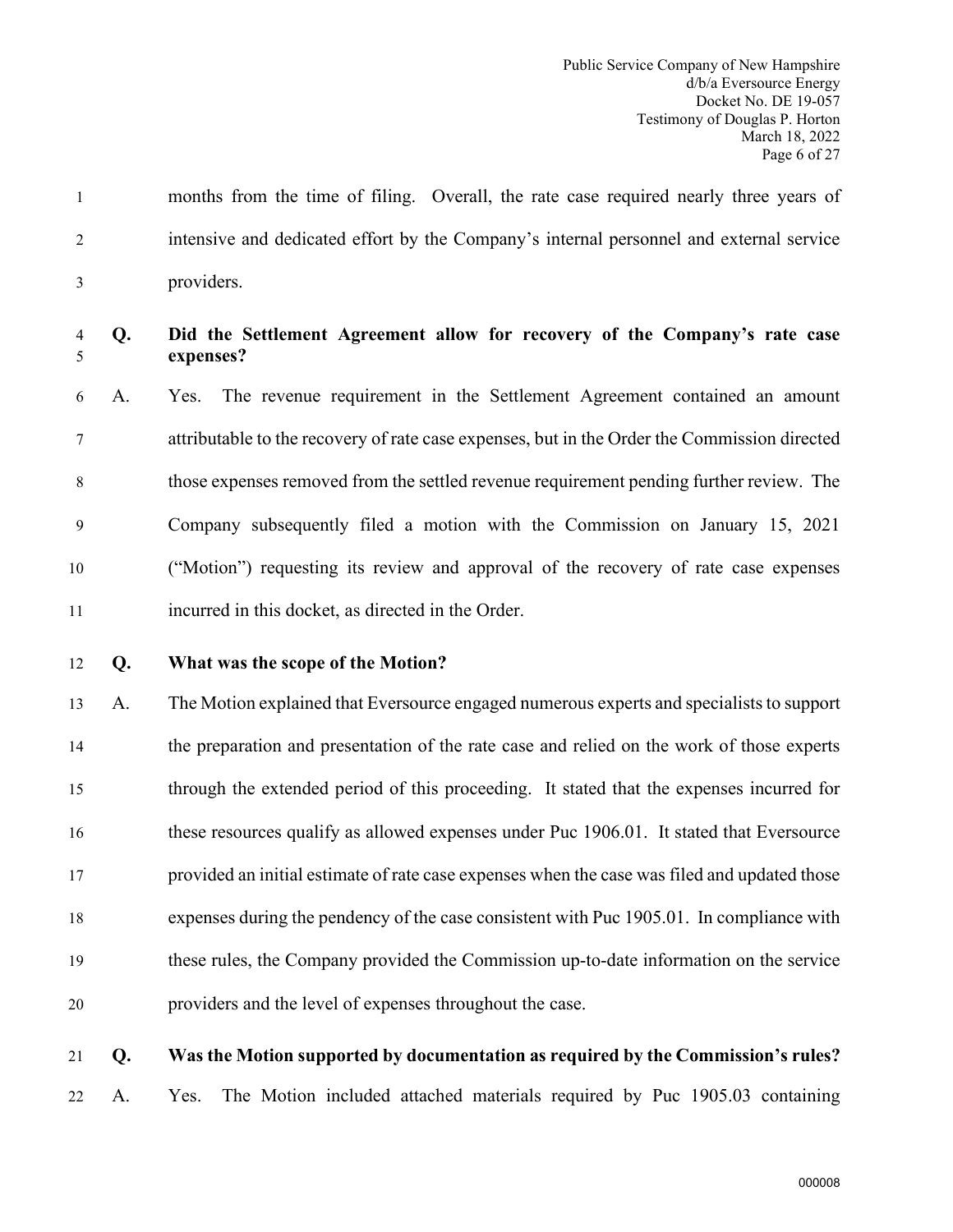1 information on the vendors, their invoices, descriptions of their services, the relevant 2 contracts, and other supporting materials. Each of the service providers engaged by 3 Eversource was obtained through a competitive bid process, which resulted in services 4 provided in an efficient and cost-effective manner, as required by Puc 1905.04. A copy of 5 the materials filed with the Motion are included as Attachment ES-DPH-1 to this 6 testimony.

#### <span id="page-8-0"></span>7 **III. RECOVERY OF RATE CASE EXPENSES**

# 8 **Q. Do the Commission's rules allow for recovery of rate case expenses from a full rate**  9 **case?**

 A. Yes. The Commission's rules allow recovery of rate case expense provided such expense has first been found by the Commission to be "just and reasonable and in the public interest 2 and otherwise conforms to the requirements of Chapter Puc 1900."<sup>1</sup> The Commission's rules are designed "to ensure equitable reimbursement of rate case expenses, to establish requirements for utilities to properly document and control rate case expenses, and to limit theimpact of rate case expenses on ratepayers."<sup>2</sup> The rules establish the criteria for determining whether the rate case expenses that have been incurred by a utility are just and 17 reasonable and are in the public interest.<sup>[3](#page-8-3)</sup> The rules allow recovery as rate case expenses those "non-recurring expenses incurred by a utility in the preparation or presentation of a full rate case proceeding before the commission, necessary for the conduct of the rate

<span id="page-8-1"></span><sup>1</sup> Puc 1904.01.

<span id="page-8-2"></span><sup>2</sup> Puc 1901.01.

<span id="page-8-3"></span><sup>3</sup> Puc 1901.01.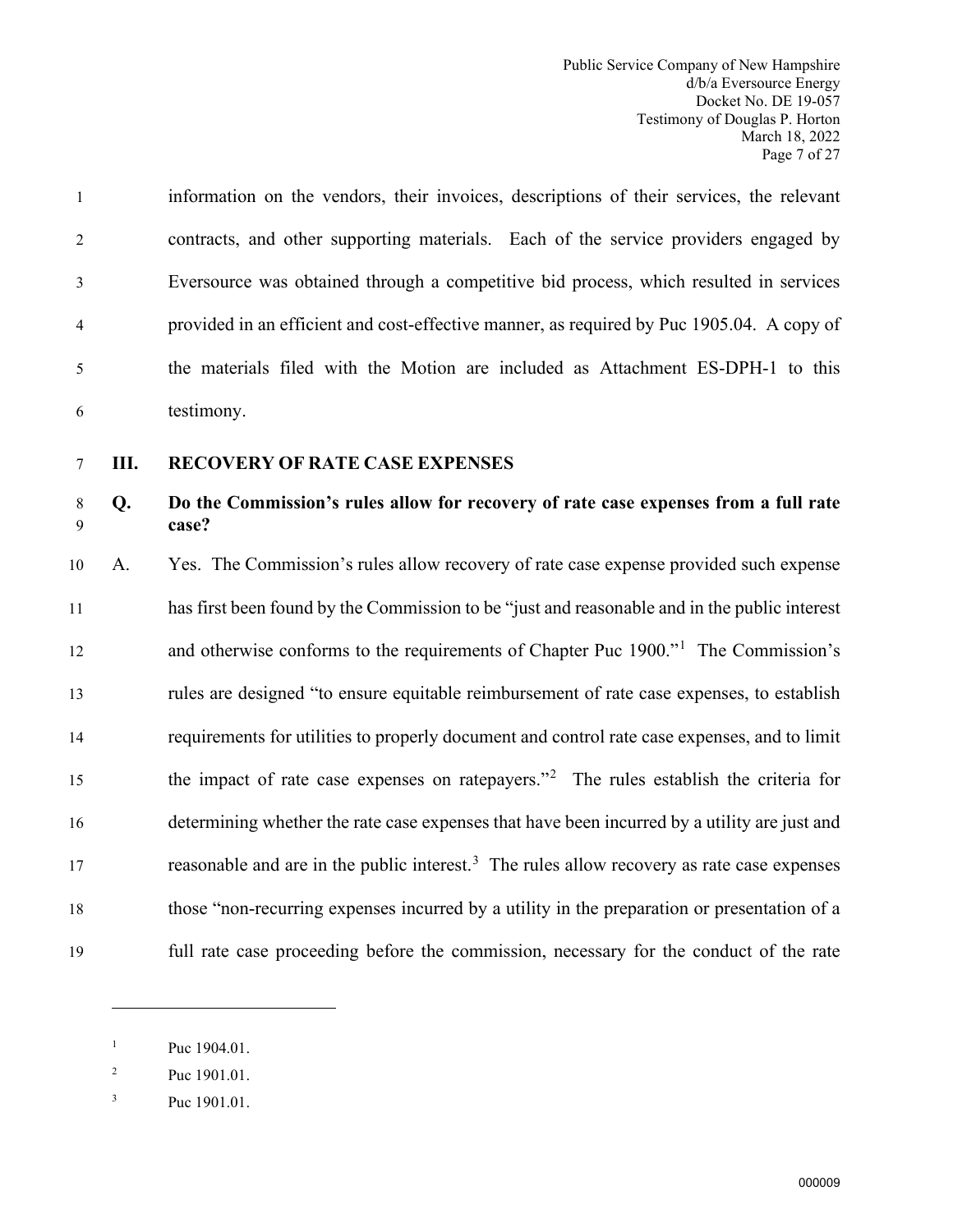case."<sup>4</sup> 1 They allow recovery of the cost of "service providers," which are defined as "any 2 natural person or legal entity who provides expert, consulting, administrative, or legal 3 services to a utility and whose services are not already included in the utility's revenue requirement."[5](#page-9-1) 4

# 5 **Q. Did the Company's filings conform to the Commission's rules?**

6 A. Yes. Consistent with the Commission's rules, the Company provided an initial estimate of 7 rate case expenses when the case was filed and updated cost information every 90 days 8 thereafter during the pendency of the case. The Company's filings included detailed 9 descriptions of rate case expenses actually incurred as of the date of the filing and projected 10 total rate case expenses and contained: (a) the name of the service provider; (b) the 11 procurement process; (c) the amount of the expense; and (d) a description of the charge or 12 service rendered. The filings included a list of all services to be rendered on behalf of the 13 Company by each vendor, and the total estimated costs of each service.<sup>[6](#page-9-2)</sup> Lastly, 14 Eversource filed its request for recovery pursuant to Parts Puc 202 and 203, along with all 15 supporting documentation, with the Commission on January 15, 2021, which was no later 16 than 30 days after the Commission's final order.<sup>[7](#page-9-3)</sup>

<span id="page-9-0"></span><sup>4</sup> Puc 1903.05.

<span id="page-9-1"></span><sup>5</sup> Puc 1903.06.

<span id="page-9-2"></span><sup>6</sup> Puc 1905.01.

<span id="page-9-3"></span><sup>7</sup> Puc 1905.02.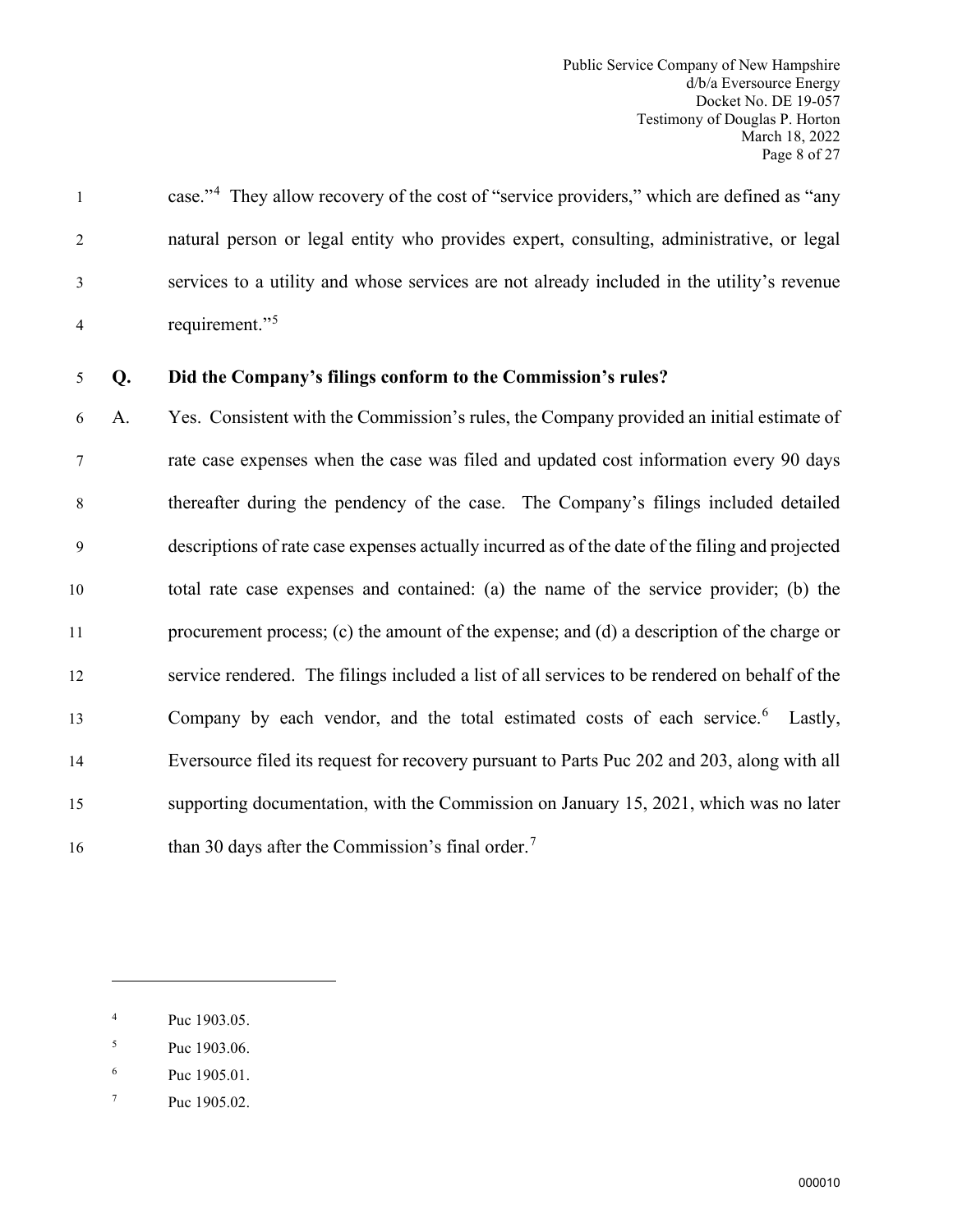| $\mathbf{1}$   | Q. | What types of costs are allowed rate case expenses?                                                                                                                                               |
|----------------|----|---------------------------------------------------------------------------------------------------------------------------------------------------------------------------------------------------|
| 2              | A. | The following types of costs are allowed as rate case expenses:                                                                                                                                   |
| 3<br>4         |    | costs related to the preparation of items required as part of a full rate case, pursuant<br>to PART Puc 1604;                                                                                     |
| 5              |    | expert consultant fees;                                                                                                                                                                           |
| 6              |    | legal and accounting fees;                                                                                                                                                                        |
| 7<br>8         |    | expenses associated with changing billing systems to reflect temporary and<br>permanent rate changes;                                                                                             |
| 9              |    | travel expenses;                                                                                                                                                                                  |
| 10<br>11       |    | administrative costs such as postage costs, publication costs, photocopying<br>expenses, and transcription costs; and                                                                             |
| 12<br>13<br>14 |    | such other similar expenses that are related to the preparation or presentation of a<br>full rate case, defined by Puc 1903.03, as determined by the Commission after its<br>review. <sup>8</sup> |
| 15             | Q. | What is the Commission's criteria for determining allowed rate case expenses?                                                                                                                     |
| 16             | A. | The Commission determines whether: (1) an expense is properly recoverable as an allowed                                                                                                           |
| 17             |    | rate case expense as described above; (2) the expense is an actual, known, and measurable                                                                                                         |
| 18             |    | expense associated with a full rate case proceeding, defined in Puc 1903.03; and (3)                                                                                                              |
| 19             |    | recovery of the expense is just, reasonable, and in the public interest. The Commission                                                                                                           |
| 20             |    | considers the following factors in applying these criteria:                                                                                                                                       |
| 21             |    | Whether the issues presented are novel or complex;                                                                                                                                                |
| 22             |    | The cost of the service provided to prepare and present the rate case;                                                                                                                            |

<span id="page-10-0"></span><sup>8</sup> Puc 1906.01(b).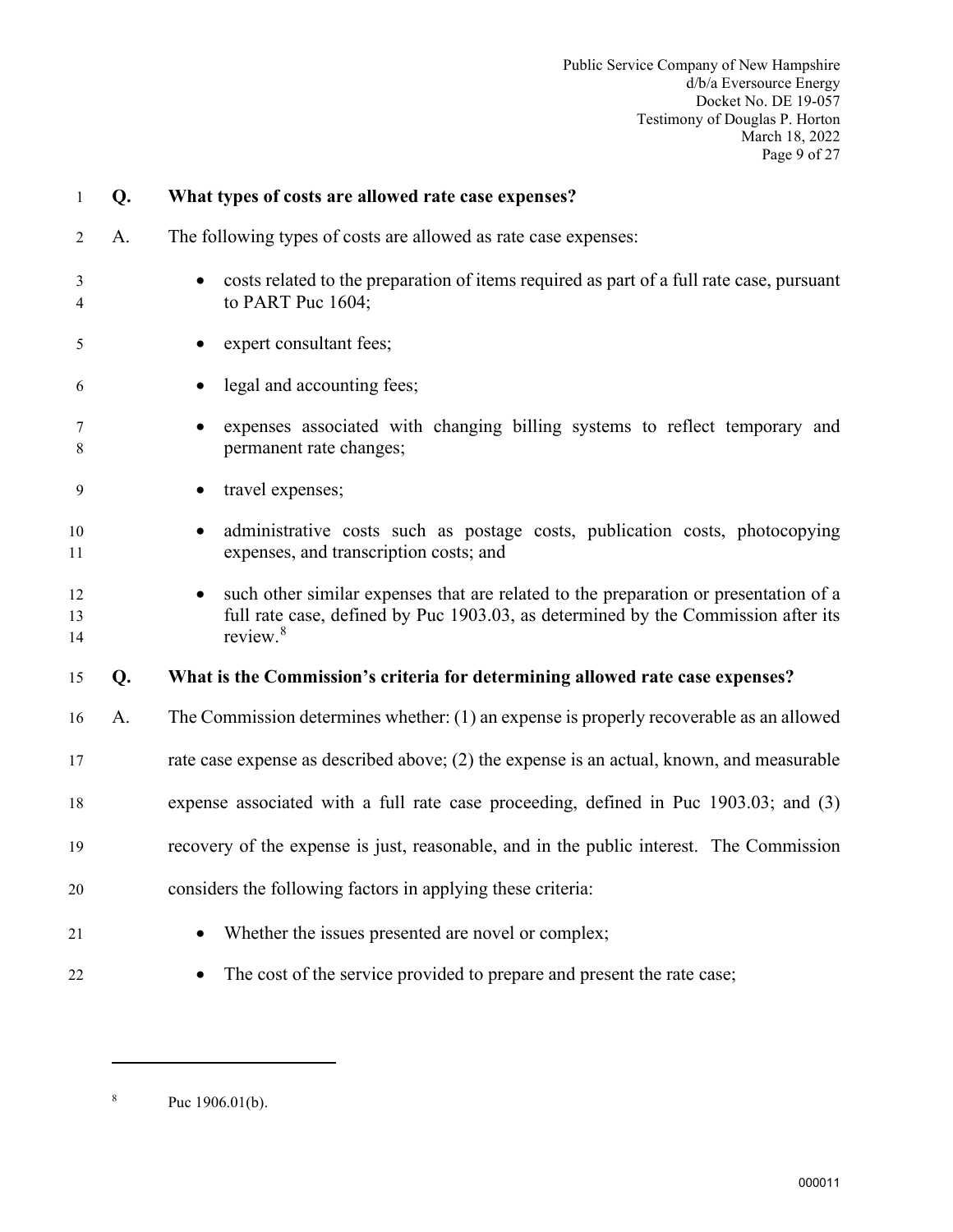1 • Where appropriate, any information concerning the customary fee for similar 2 services, including the fees rendered in the relevant market to companies of similar 3 size in matters of similar importance to the client; 4 • Whether the work was relevant and reasonably necessary to the rate case 5 proceeding and the extent to which the services contributed to the efficient 6 resolution of matters presented; 7 • Whether the utility used a competitive bidding process, when required, pursuant to 8 Puc 1905.03 and Puc 1905.04, and in selecting a winning bidder considered 9 information concerning the availability, experience, quality and cost of services 10 provided; 11 • The experience and ability of the service provider; 12 • Whether the request for a rate change was just and reasonable; and • Other factors as may be considered relevant to a particular rate case proceeding.<sup>[9](#page-11-1)</sup> 14 **IV. EVERSOURCE'S RATE CASE EXPENSES** 15 **Q. Please describe the Company's actual, known and measurable rate case expenses.**  16 A. Eversource incurred \$2,186,264 in actual, known and measurable rate case expenses for 17 the preparation and presentation of its rate case. This amount includes \$1,747,020 of costs 18 for experts and specialists retained by the Company; \$415,680 for consultants and legal 19 counsel retained by then-Commission Staff; and \$23,565 for consultants retained by  $QOCA<sup>10</sup>$  $QOCA<sup>10</sup>$  $QOCA<sup>10</sup>$  Specifically, the Company retained the following service providers for this rate 21 case:

<span id="page-11-0"></span><sup>9</sup> Puc 1904.02

<span id="page-11-2"></span><span id="page-11-1"></span><sup>&</sup>lt;sup>10</sup> The Motion also noted as "unknown" certain additional OCA costs for Larkin & Associates. The PUC Audit Staff report dated March 30, 2021 stated these costs were contemplated to be paid from the OCA Litigation account (at the State accounting level), rather than from the Special Assessment account used by the PUC Business Office for other consultant costs. As a result, the costs were not included in the request for recovery, as was accurately noted in the Company's filing.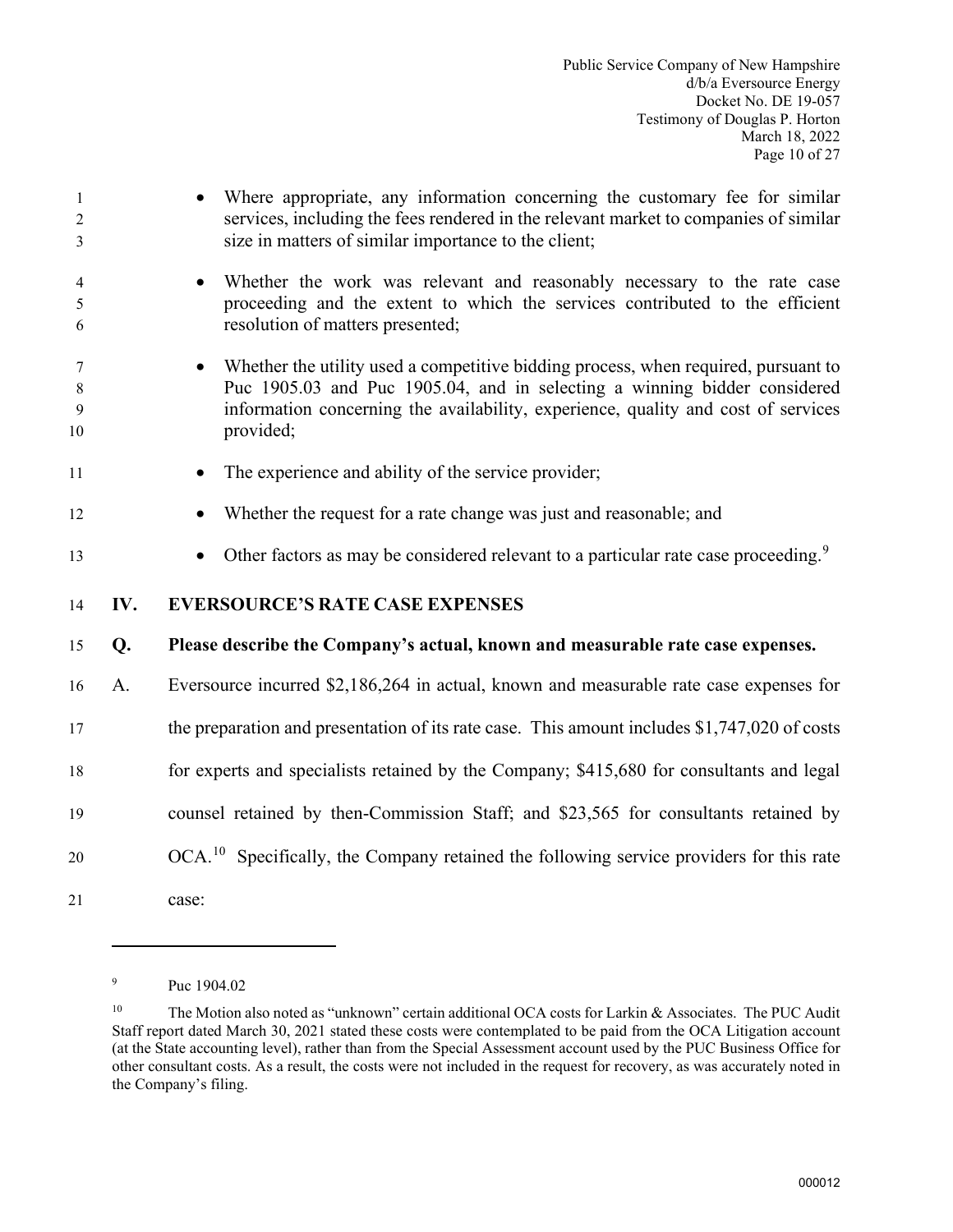| <b>Service Provider</b>            | <b>Description of Services</b>                                                                                  |
|------------------------------------|-----------------------------------------------------------------------------------------------------------------|
| Keegan Werlin LLP                  | Legal Services, Production and Filing Fees                                                                      |
| Economists Incorporated            | Marginal Cost of Service Study, Allocated Cost<br>of Service Study, and related testimony and data<br>responses |
| Concentric Energy Advisors, Inc.   | Cost of Capital Study, and related testimony and<br>data responses                                              |
| Gannett Fleming, Inc.              | Deprecation Study, and related testimony and<br>data responses                                                  |
| Randstad                           | Plant Additions Contractor Labor Support                                                                        |
| Aon                                | <b>Actuarial Contractor Costs</b>                                                                               |
| Spectrum Marketing Companies, Inc. | Postage and Delivery Services                                                                                   |

1

2 Attachment ES-DPH-1 contains detailed cost information as required by Puc 1905.03. The 3 Motion confirmed that each of the service providers engaged by Eversource was obtained 4 through a competitive bid process, which resulted in services provided in an efficient and 5 cost-effective manner, as required by Puc 1905.04. Further, the Company's process 6 considered information concerning the availability, experience, customary fees for similar 7 services, quality, and cost of the service provider.

8 **Q. Do these costs meet the criteria for recovery under the Commission's rules?** 

9 A. Yes. As explained in more detail below, these categories of expenses are the types of costs properly recoverable as an allowed rate case expense; the expenses are actual, known, and measurable expense in furtherance of the Docket No. DE 19-057 rate case proceeding; and recovery is just, reasonable, and in the public interest. The rate case was the first for Eversource in 10 years and included a number of novel and complex issues. Over this time period, the Company had experienced significant organizational and operational changes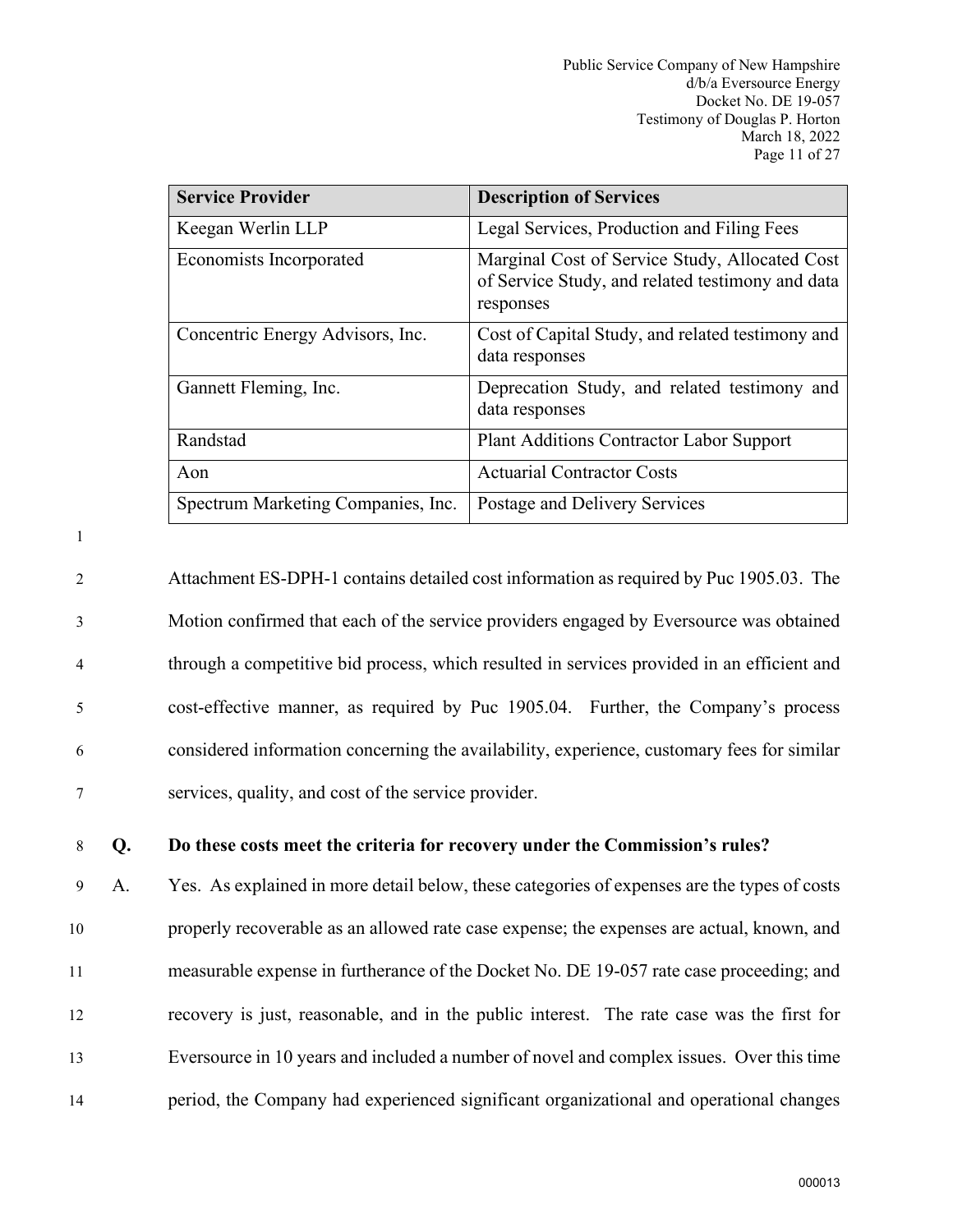1 that included the merger of Northeast Utilities and NSTAR in 2012, and the completion of 2 the divestiture of the Company's electric generating assets in 2018. In addition to the 3 complexity of issues arising from the Company's first rate case in a decade, there were also 4 a host of issues and interests raised by the nine intervening parties to the docket. The case 5 required substantial outside support from highly experienced legal and subject matter 6 experts, all of whom agreed to work under reasonable, market-based fee arrangements 7 resulting from competitive bid processes. All of their work was relevant and necessary to 8 the preparation and presentation of the Company's rate case proceeding and contributed to 9 an efficient resolution of the matter presented, as reflected in the comprehensive Settlement 10 Agreement.

# <span id="page-13-0"></span>11 **V. RESPONSE TO STAFF AUDIT AND DEPARTMENT OF ENERGY** 12 **RECOMMENDATION**

#### 13 **Q. Did the PUC Audit Staff conduct an audit of the Company's rate case expenses?**

 A. Yes. Following Eversource's submission of the Motion, the Commission's Audit Staff (now the Audit Staff of DOE), commenced an audit of the expenses. As is typical of the audit process, the Audit Staff identified several areas of concern in a draft audit, allowing the Company a single opportunity to respond to those concerns, and then issuing a final audit report with its recommendations. The final audit report was issued on March 30, 2021 (the "Audit Report") and noted Eversource's disagreement with a number of the proposals and conclusions contained in the Audit Report. Specifically, the Audit Report recommended disallowance of \$901,659 in requested costs for a total recovery proposal of 22 \$1,284,606 in rate case expenses.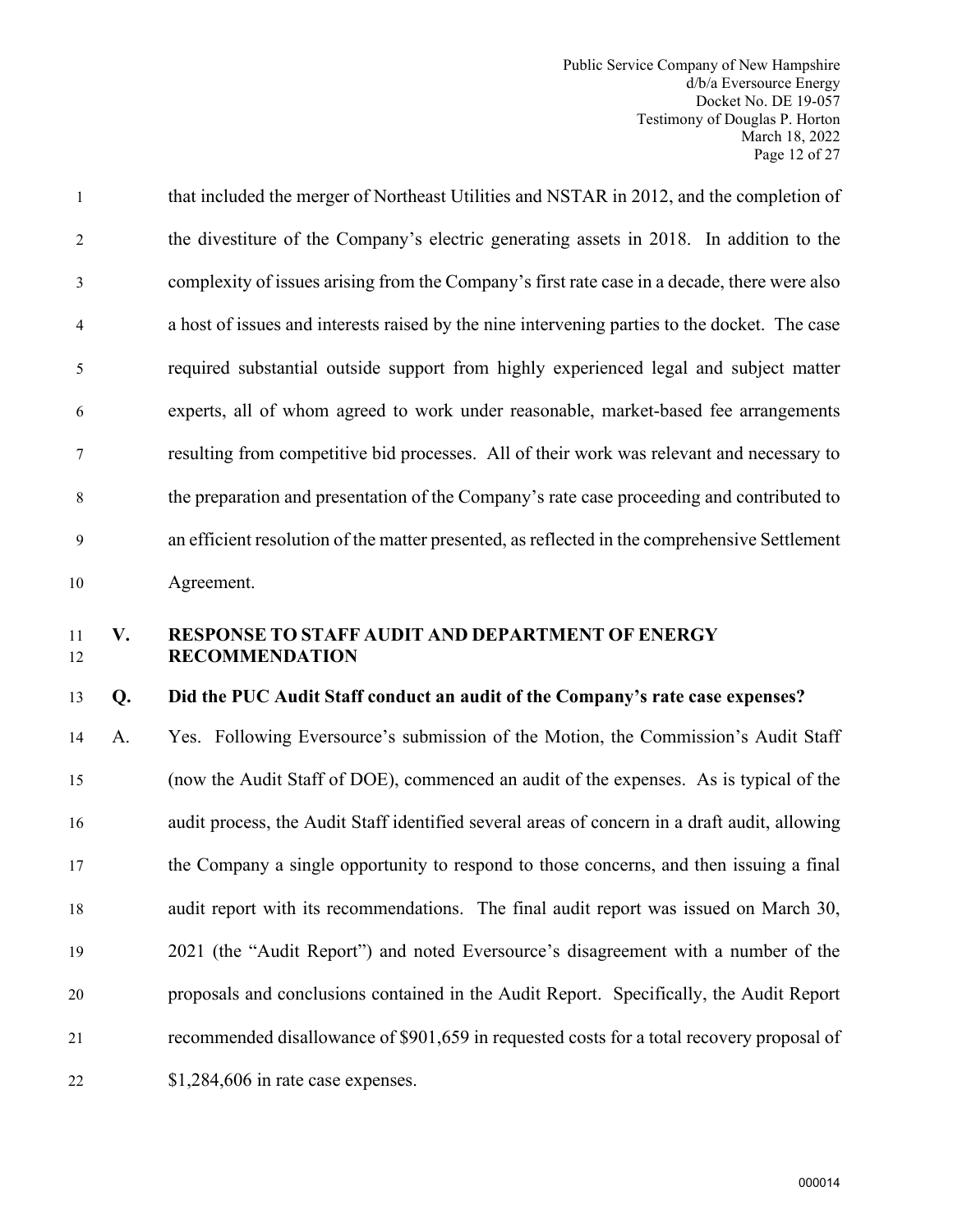- 1 **Q. What happened next?**
- 2 A. On August 26, 2021, the Staff filed an "Inter-Agency Communication" in which it 3 supported the Audit Report's proposed disallowances. The communication recited the 4 Audit Report's findings accompanied by a brief statement of the Staff's agreement. The 5 entirety of the Staff's recommendation was as follows:

6 Staff has reviewed the final audit report provided by the Audit Division involving 7 PSNH's request for recovery of rate case expenses. It is Staff's opinion that the 8 audit is complete and accurate and that the disallowance recommendations 9 contained therein are well supported and justified. Staff also reviewed the 10 Company's responses, but when weighed against the observations contained in 11 Audit's review, Staff did not find the responses persuasive. Therefore, Staff 12 recommends that the Commission adopt the findings contained in the Report and 13 approve the recommended disallowances totaling \$901,659, requiring PSNH to 14 reduce the total amount of recoverable rate case expenses from \$2,186,264 to 15 \$1,284,606.<sup>[11](#page-14-0)</sup>

16 The Audit Report and DOE recommendation are provided in Attachment ES-DPH-3.

#### 17 **Q. Did the Company file a response to DOE's submission?**

 A. Yes. On September 24, 2021, the Company filed a motion for the Commission to reject the "Inter-Agency Communication" on procedural and substantive grounds. The Company explained that the communication requested that the Commission disallow recovery of prudent and reasonable rate case expenses necessarily incurred by Eversource to prepare, support and resolve the 2019 rate case filing, and asked for this finding without adequate process or support. The communication contained no indication of the relevant legal

<span id="page-14-0"></span>11 Attachment ES-DPH-3 at 4.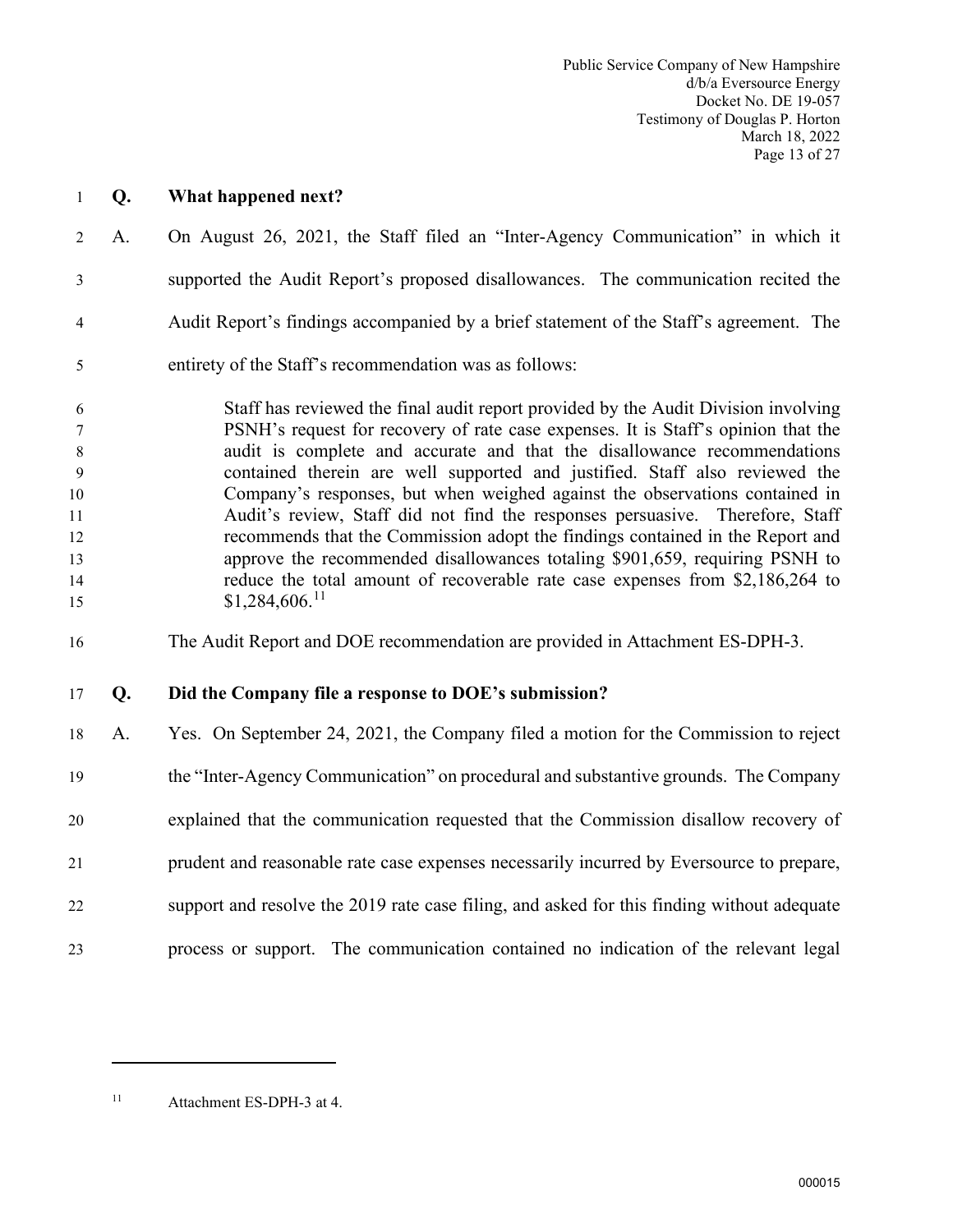1 standards for recovery of rate case expenses, nor any analysis of how those standards apply 2 in this case.

| 3 Q. |  | Which of the Company's costs did Staff recommend for disallowance? |
|------|--|--------------------------------------------------------------------|
|------|--|--------------------------------------------------------------------|

- 4 A. The Staff recommended disallowances of a portion of the costs for four of those 5 consultants: Keegan Werlin, LLP (legal services); Economists, Inc. (cost of service 6 studies); Concentric Energy Advisors (cost of capital and return on equity); and Randstad 7 Corporate Services (temporary corporate support services). The following sections of my testimony respond to these items.[12](#page-15-1) 8
- <span id="page-15-0"></span>9 **A. Legal Services**

#### 10 **Q. Do the Commission's rules allow legal services costs as rate case expenses?**

 A. Yes. The Commission's rules, Puc 1906.01,specifically provide that "legal and accounting fees" are allowable rate case expenses. The Commission's rules acknowledge that a utility may require additional legal services specifically for work pertaining to rate case filings beyond the capacity of its internal resources. Consistent with these rules, it was reasonable for Eversource to retain outside legal expertise for a "surge" item such as the rate case that represents a low frequency, high impact event. The Staff seeks to disallow 100 percent of these costs despite the Company's necessary use of outside legal support and reasonable cost controls.

<span id="page-15-1"></span><sup>&</sup>lt;sup>12</sup> As noted in the Audit Report, Eversource agreed to the removal of \$38,432 of Concentric costs. Therefore, Eversource takes no exception to the removal of the identified Concentric costs.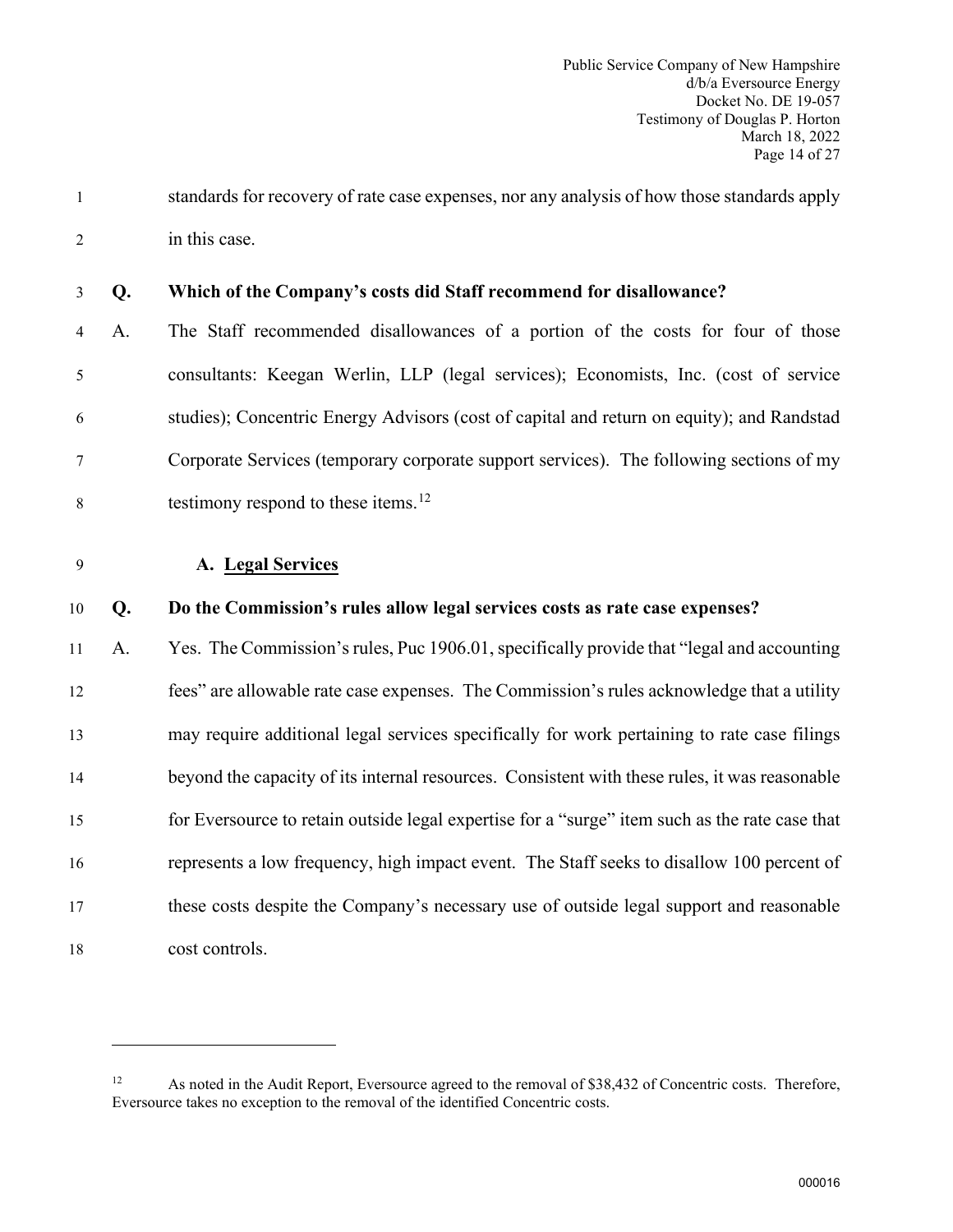# 1 **Q. Was it possible for Eversource to support the rate case solely with its internal legal**  2 **staff?** 3 A. No. The Company's internal legal staff did not have the capacity to support the rate case. 4 Without any analysis, the Audit Report recommended to disallow the Keegan Werlin costs 5 in full, citing Puc 1907.01(a), which excludes costs "for matters handled by service 6 providers that are typically performed by utility management and staff of the utility, *based n on their experience, expertise, and availability*.<sup>"13</sup> According to the Audit Report: 8 All of the time spent preparing, reviewing, editing data request responses and 9 updating logs, daily phone calls with what was called the "core" rate case team, 10 discussions among counsel and Eversource employees regarding testimony, 11 technical sessions, hearings, preparing and filing documents for submission to the  $N$ H PUC, should have been accomplished by the legal staff of the Company.<sup>[14](#page-16-1)</sup> 13 **Q. What was wrong with the Audit Staff's conclusion?** 14 A. The Audit Report recommends a full disallowance of all Keegan Werlin LLP costs, in the 15 amount of \$695,579. In essence, the Audit Report asserts that simply because Eversource 16 employs attorneys, it should not be allowed to recover outside legal expenses for a rate 17 case, which is mistaken for several reasons. The Audit Report did not address the fact that 18 there was substantial incremental work and activity associated with preparation, conduct 19 and resolution of the numerous issues associated with the Company's first rate case in 10 20 years, and the first case since the 2012 NU-NSTAR merger and the 2018 generation 21 divestiture. The report presumes that any lawyer employed somewhere within Eversource 22 Energy (irrespective of experience, expertise or availability) may be brought in to support

<span id="page-16-0"></span><sup>&</sup>lt;sup>13</sup> Puc 1907.01(a) (emphasis added).

<span id="page-16-1"></span><sup>14</sup> Attachment ES-DPH-3 at 5.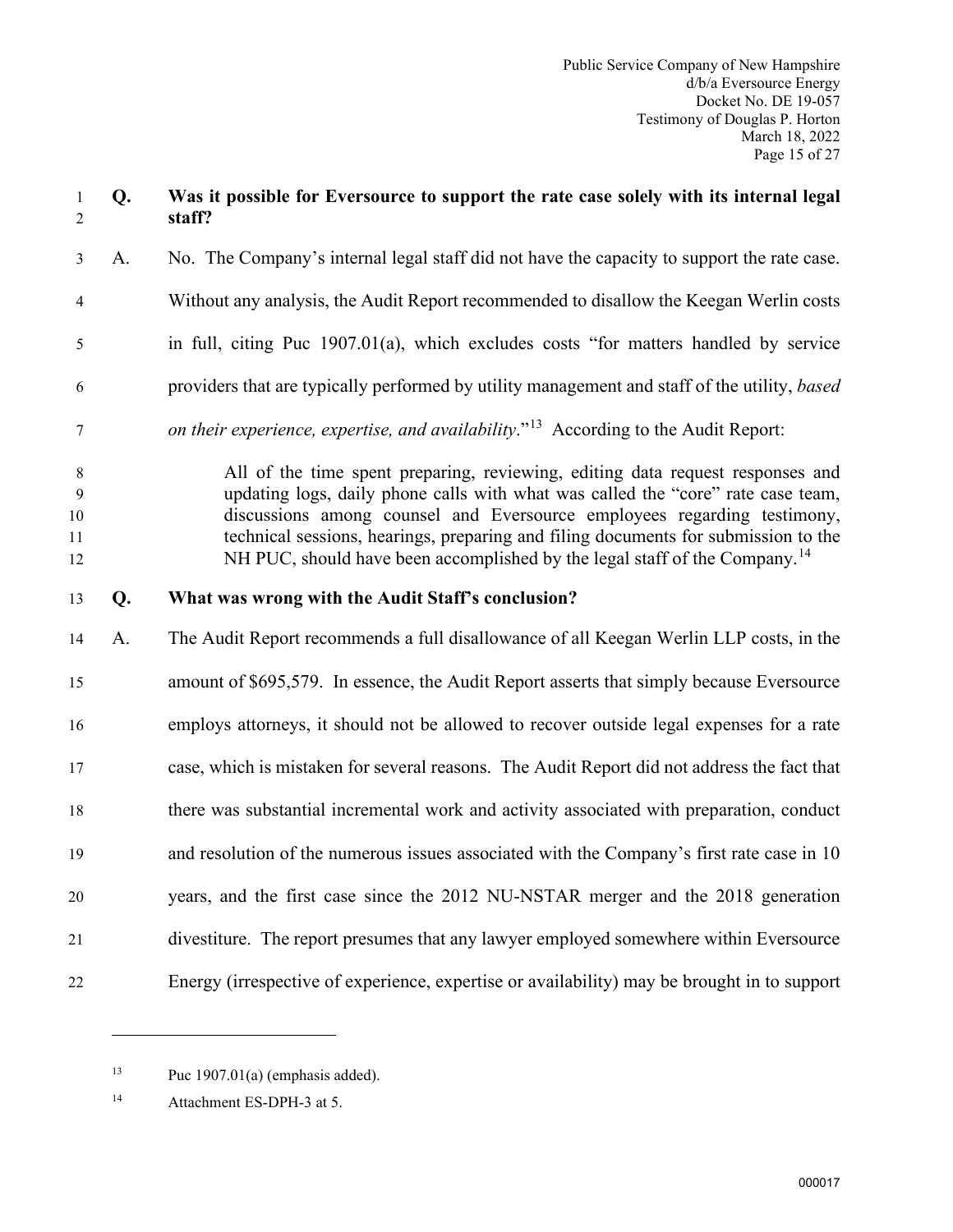1 a rate case filing, and that repurposing other Eversource Energy attorneys (i.e., taking them 2 away from the work needed in other areas of the organization) would occur at no incremental cost to the Company, which is not the case.<sup>[15](#page-17-0)</sup> As noted above, the 4 Commission's rules exclude recovery for the costs of activities of the "staff of the utility, 5 based on their *experience, expertise, and availability*" but the Company does not staff 6 internal legal counsel for incremental work associated with a rate case or maintain an 7 excess supply of attorneys with availability to support infrequent items associated with a 8 specialized, high-volume, long-term (12-18 month) proceeding. In addition, it is not 9 reasonable to limit the Company to the use of internal legal counsel even though that 10 counsel would have no expertise in utility ratemaking or New Hampshire ratemaking  $11$  precedent.<sup>[16](#page-17-1)</sup>

#### 12 **Q. How does the Company set its internal legal staffing requirements?**

 A. In New Hampshire, Eversource has sought to maintain an appropriate level of legal professionals to address the regulatory work presented to the Company as part of its regular and recurring regulatory business. The Company staffs for a "steady-state" workload and does not maintain an excess capacity of other attorneys who may be substituted in for specific, high-impact cases, requiring specific technical expertise, such as a rate case. Further, keeping excess, incremental legal resources available on a full-time basis for "surge" items such as rate cases would be inefficient, wasteful, and likely imprudent. In

<span id="page-17-0"></span><sup>15</sup> See Attachment ES-DPH-3 at 12.

<span id="page-17-1"></span><sup>&</sup>lt;sup>16</sup> Notably, the Staff retained additional outside legal counsel to support the rate case and these costs are included in the Company's rate case expenses. The Company does not challenge these costs.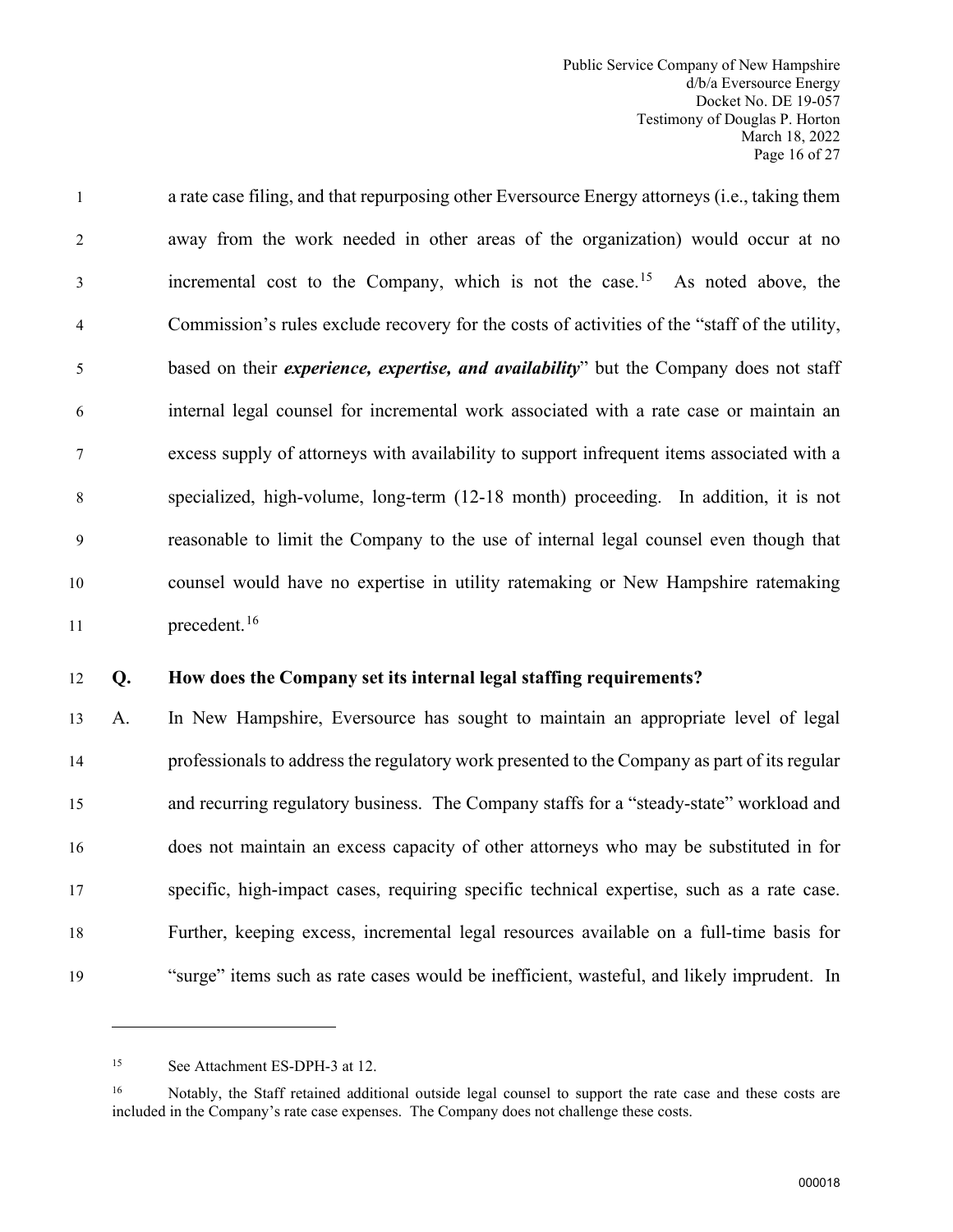| $\mathbf{1}$   | this approach, the Company works to assure that its internal legal costs are sized          |
|----------------|---------------------------------------------------------------------------------------------|
| $\overline{2}$ | appropriately for its day-to-day business requirements (which do not go away and still must |
| 3              | be supported during a rate case). This approach enables the Company to keep its internal    |
| 4              | staffing costs contained and reasonable. Maintaining legal resources at the level the Audit |
| 5              | Report would seem to suggest is counter to that goal, and would likely be counter to the    |
| 6              | interests of New Hampshire utility customers.                                               |

### 7 **Q. Is it reasonable to expect that other attorneys in the Eversource Energy organization**  8 **could be assigned to support a New Hampshire rate case?**

9 A. No. The Audit Report ignores the practical consideration that attorneys have specific experience, expertise and availability, and it is inaccurate that any attorney within the organization would be able to act as competent counsel for a New Hampshire rate case filing. Although Eversource Energy maintains an internal legal staff, including lawyers and paralegals, these resources practice across myriad disciplines involving both the regulated and unregulated businesses within Eversource Energy, including corporate governance, bankruptcy, labor and employment, and numerous other areas outside of state regulatory issues. It is unreasonable and impractical – and patently unfair – to expect the Company could have redirected those attorneys from their areas of competence and responsibility to a New Hampshire rate case. To do so would risk having those attorneys acting outside their areas of competence in potential violation of their professional ethics requirements. At the same time, it essentially creates a requirement that Eversource use attorneys who are not familiar with Eversource's regulated business or ratemaking practice, New Hampshire public utility law, New Hampshire regulatory process for ratemaking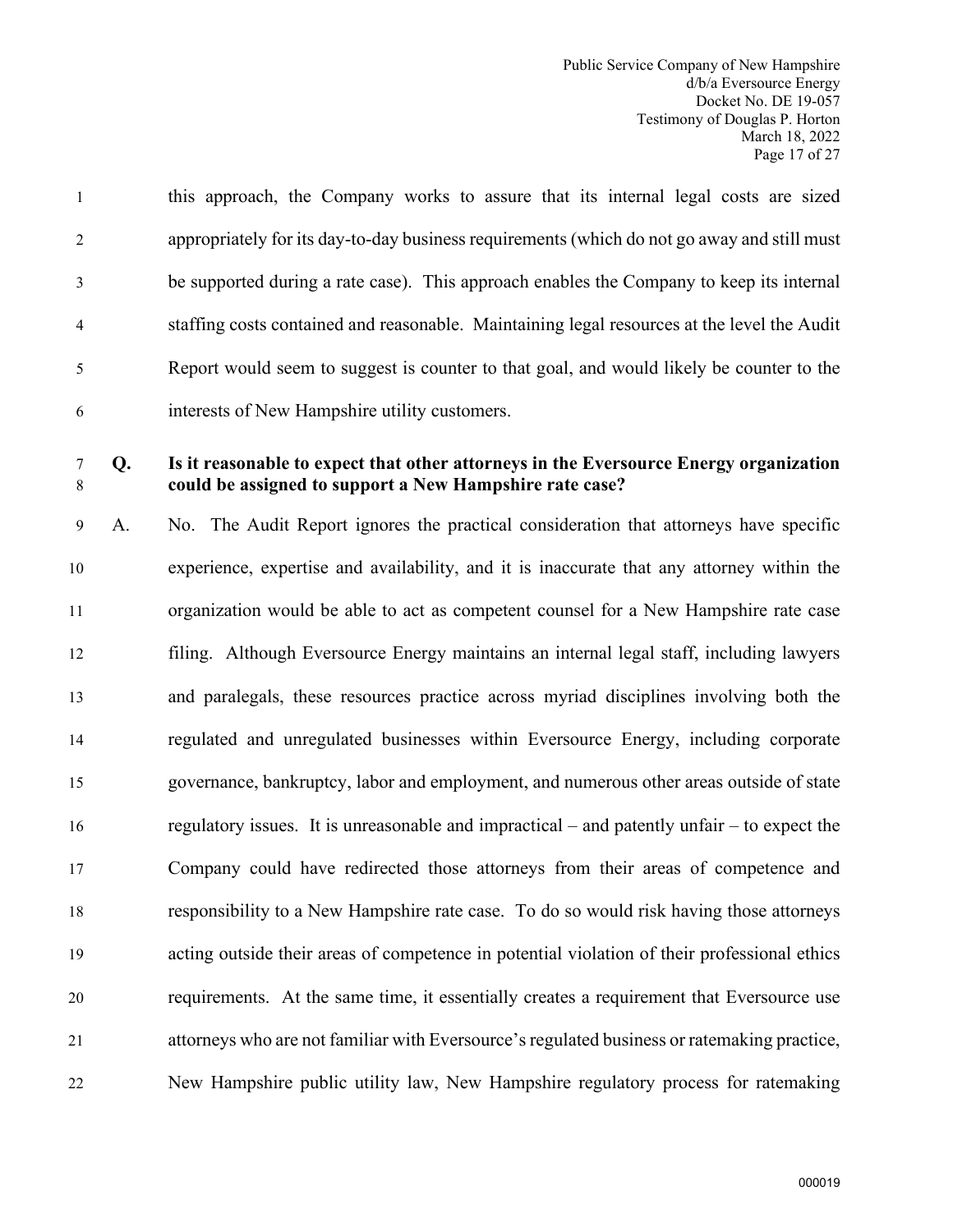|                | proceedings, or other issues specific to New Hampshire's regulatory requirements.           |
|----------------|---------------------------------------------------------------------------------------------|
| 2              | Although Eversource does employ other regulatory counsel for steady-state work in           |
| 3              | Connecticut, those regulatory attorneys already have (and had) a full-time slate of work to |
| $\overline{4}$ | support the daily regulatory requirements in Connecticut.                                   |

# 5 **Q. Could the Company have staffed the rate case solely with its internal legal counsel in**  6 **New Hampshire?**

7 A. No. The rate case required a substantial and sustained work effort over a long period of 8 time, during which the Company continued to support its day-to-day business 9 requirements. The Company used its internal New Hampshire counsel to support the rate case (in addition to their other responsibilities). However, the Audit Report ignores the fact that, even using internal resources, the rate case required a substantial amount of incremental work that could not be handled by internal resources alone. The Company therefore incurred incremental costs that were properly charged to the rate case. If no outside legal services were retained, the work associated with the rate case would have far exceeded the capacity of work that could have been accomplished by Eversource's existing regulatory attorneys in New Hampshire.

# 17 **Q. If in the past a utility did not use outside legal services for a rate case, does that have**  18 **any bearing on the present request?**

 A. No. The Company's requirement for outside service providers for a rate case is based on the experience, expertise and availability of its internal resources at the time of the case. The circumstances of past cases or other the practices of other companies do not have a bearing on this analysis.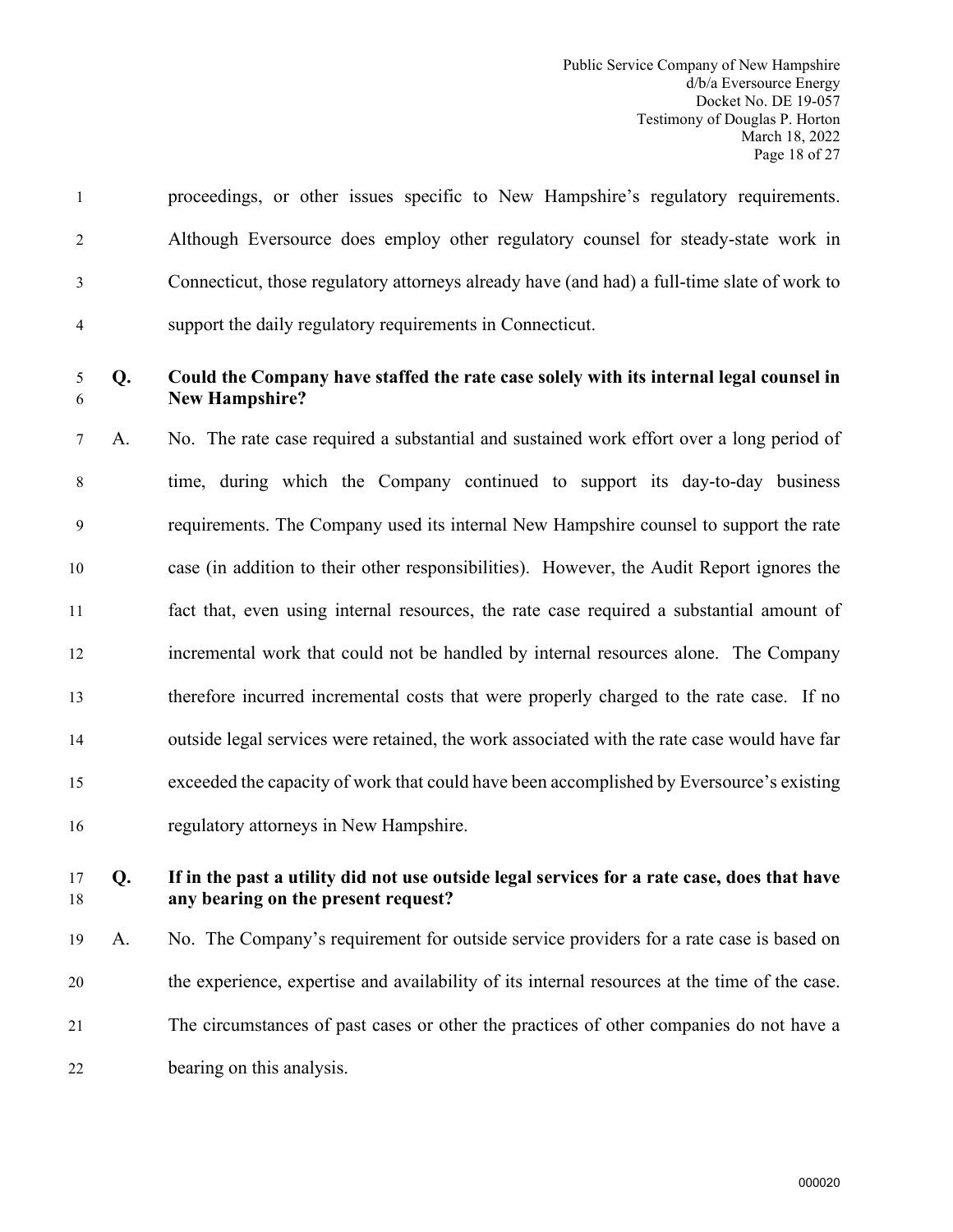# 1 **Q. Could the Company have avoided the use of outside legal services if the rate case was**  2 **based on a test year other than 2018?**

3 A. No. The Audit Report mistakenly concludes that "[t]he selection of 2018 as a test year, 4 with the sale of the Generation side of the business also complicated what could have been a more streamlined rate proceeding, had that year not been chosen."<sup>[17](#page-20-0)</sup> It is unreasonable 6 and incorrect to contend that recovery of rate case expense is obviated or precluded in 7 circumstances where the case complexity is associated with circumstances that the utility 8 could have "controlled," or could have handled differently if it wanted to obtain recovery 9 of rate case expense. Eversource customers benefitted from a long period without a change in base rates, and also benefitted from the sale of generation, subject to the closely managed process developed by the Commission. The timing of these circumstances should not have any bearing on the recoverability of legal costs because the timing of these two events were not planned on the basis of the recoverability of legal costs, rather than on the basis of factors benefitting customers. Further, and as to the timing issue, in Eversource's prior rate case, Docket No. DE 09-035, the settlement contained a five-year term during which Eversource was not to file a new case. Similarly, in the instant docket, the Settlement Agreement approved by the Commission contains, in Section 10.6, a prohibition on filing any rate case prior to the first quarter of 2023 based upon a test year of 2022. Accordingly, there were limitations on the timing of Eversource's prior rate case filing and on the next rate case filing.

<span id="page-20-0"></span>17 Attachment ES-DPH-3 at 16.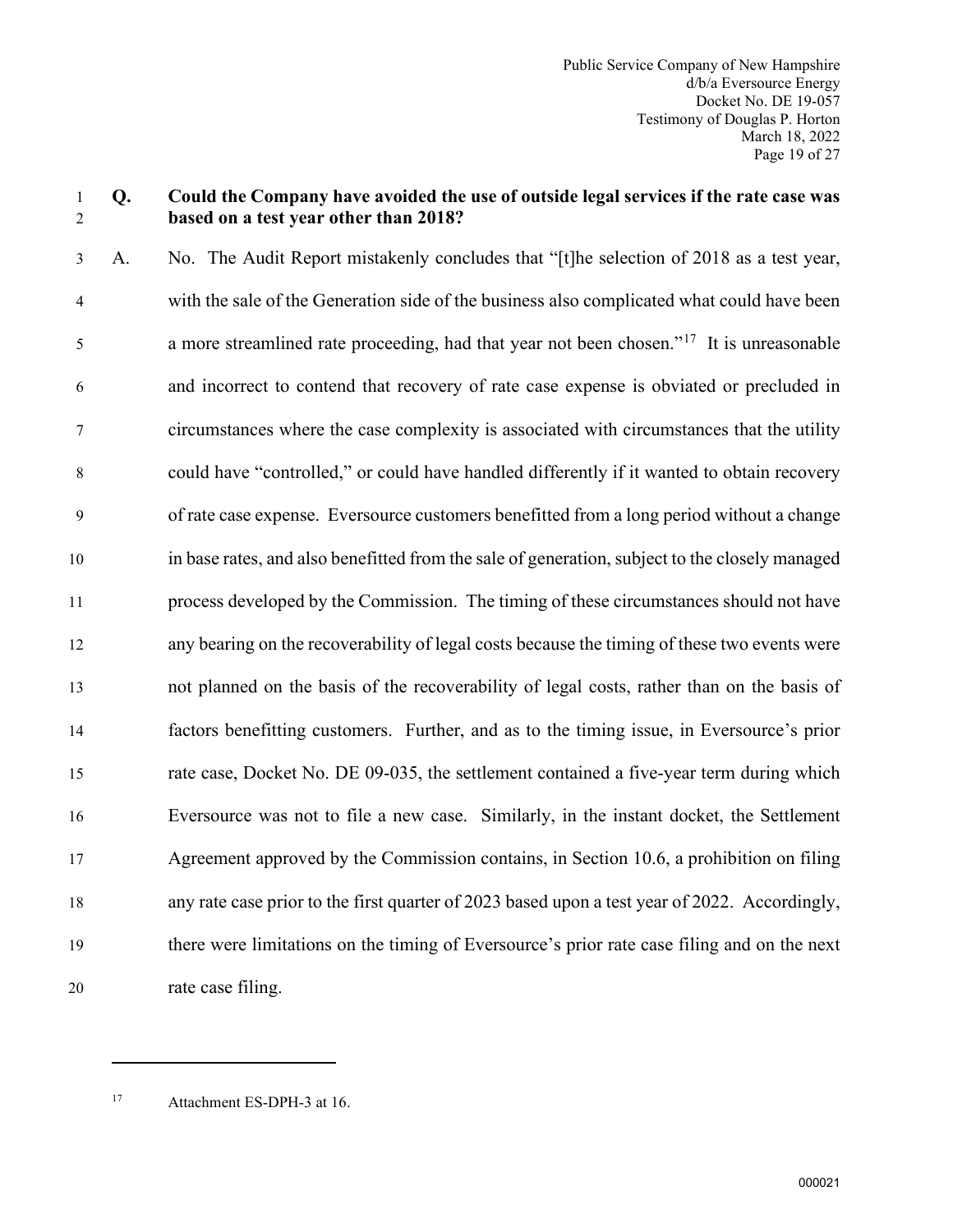- 1 It is speculative for the Audit Report to suggest that the rate case would have been less 2 complex if the timing was adjusted. In addition, other factors outside of the Company's 3 control added to the complexity of the case. As previously mentioned, there were nine 4 intervenors in the matter including the Staff and the OCA. Those entities, collectively, 5 served over 1,000 data requests (many of which had numerous subparts) for the Company 6 to answer. There were multiple rounds of testimony filed by various parties, including the 7 Staff, which included vigorous counters to Eversource's positions and that required 8 Eversource to rebut. Lastly, the demand for legal services was increased further by impact 9 of the pandemic and extension of the rate case review process to 18 months.
- 

# 10 **Q. Do you have any other comments on the Staff's recommendation for disallowance of**  11 **the Company's legal costs?**

 A. Yes. In the analysis of legal costs, it is important to consider the substance of the representation and the nature of the services that were provided, but the Audit Report does not do this. In this case, neither the Audit Report nor DOE's communication reviewed any of those issues in determining whether recovery of legal costs was appropriate, only to assert that the case should have been handled by internal resources, which was impossible. In fact, the Audit Report takes no issue with the method of procurement; the qualifications of, and rates for, the counsel retained; or the time spent or the descriptions of the rate case activities. It simply concludes without support that existing internal legal resources were sufficient and presumes that outside lawyers should not have been hired at all. In addition, the Company's request does not include approximately \$99,057 in costs for legal services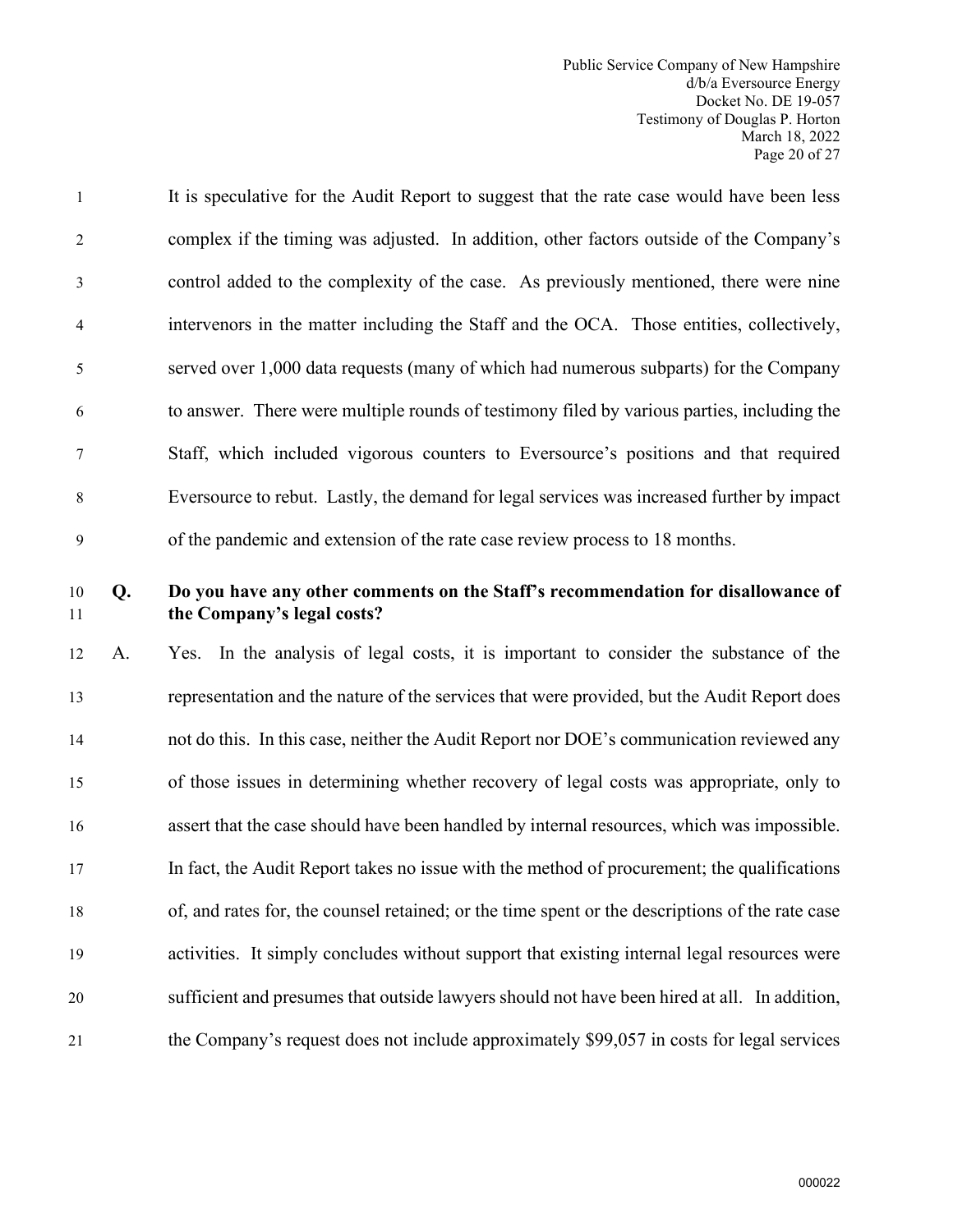<span id="page-22-0"></span>

| $\mathbf{1}$   |    | provided but that the Company deducted from its payments to Keegan Werlin LLP based              |
|----------------|----|--------------------------------------------------------------------------------------------------|
| $\overline{2}$ |    | on the terms of its engagement letter.                                                           |
| 3              |    | Lastly, Staff's position is internally inconsistent because it ignores the Staff's own retention |
| 4              |    | of outside legal counsel for the rate case, which, to the Company's knowledge, was the           |
| 5              |    | first time Staff retained an outside attorney for its work on a rate case. The Company does      |
| 6              |    | not challenge these costs or Staff's need to supplement its internal legal staff with outside    |
| 7              |    | support, which is the same situation for the Company.                                            |
| $8\,$          |    | <b>B. Plant Additions Contractor Labor Support</b>                                               |
| 9              | Q. | What does the Audit Report state as its basis to disallow the Randstad costs?                    |
| 10             | A. | The Audit Report recommends disallowance of all of the temporary support services costs          |
| 11             |    | related to the Randstad employees' work, in the amount of \$151,198, by claiming that it         |
| 12             |    | was unable to identify specific tasks performed by the Randstad employees.<br>This               |
| 13             |    | recommendation is not supported by facts.                                                        |
| 14             | Q. | What type of information did the Company provide in support of these costs?                      |
| 15             | А. | In requesting recovery of rate case expenses, the Commission's rules, Puc 1905.03, require       |
| 16             |    | that the utility provide certain documentation including the invoices paid, the name of the      |
| 17             |    | vendor, the amount of the expenses, and the date and description of the services rendered,       |
| 18             |    | among other criteria that do not pertain to this item. In response to this requirement,          |
| 19             |    | Eversource provided the documentation supporting the costs to be included for Randstad           |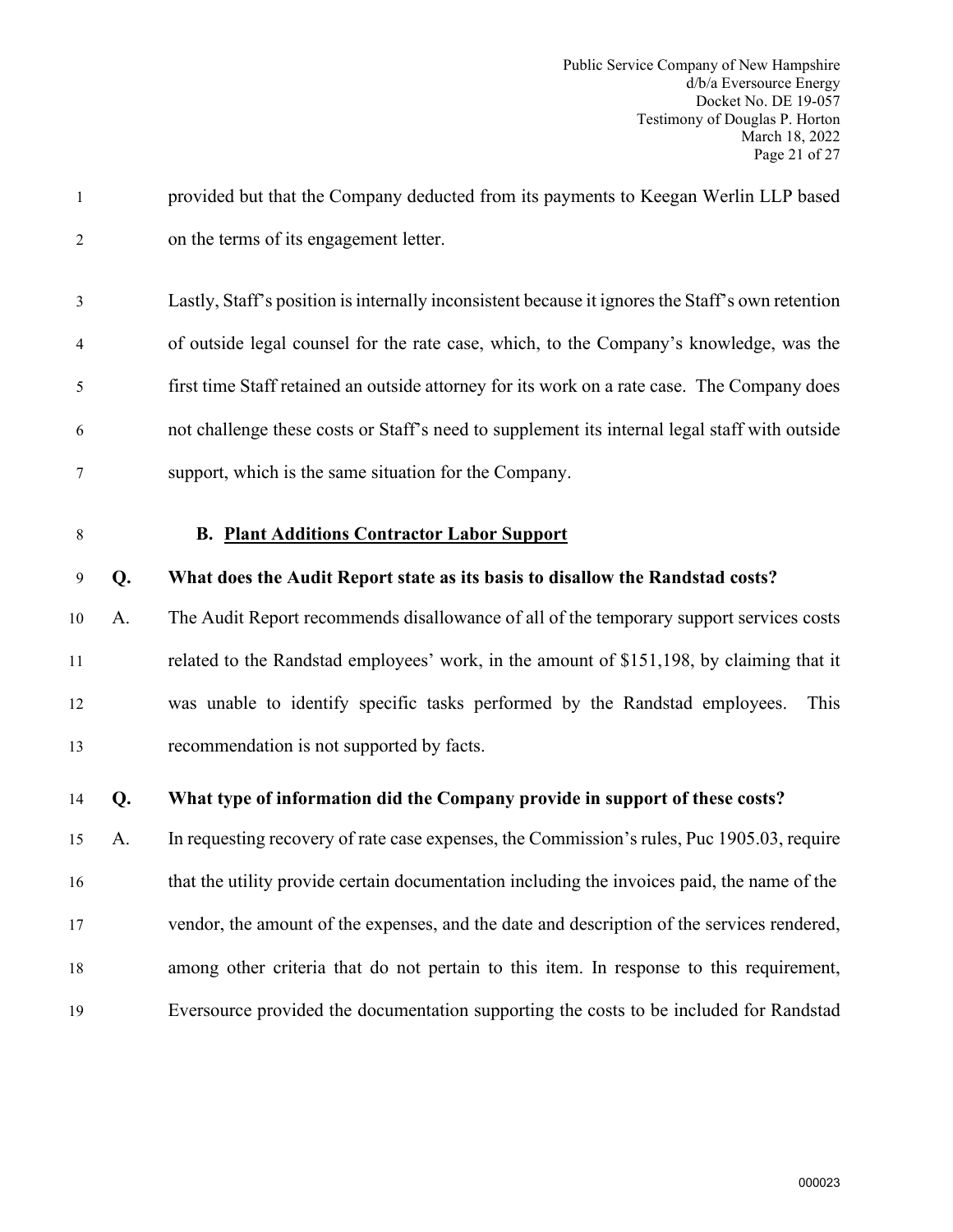# and answered the Audit Staff's inquiry for supporting information.<sup>18</sup> Also, as noted on 2 page 16 of the Audit Report, Eversource described the individuals from Randstad 3 performing work for Eversource and provided details on the work they performed in 4 support of the rate case. This information was also provided during the course of discovery 5 in Docket No. DE 19-057 in response to OCA 7-039, which was known to the Audit Staff 6 and was referenced in the Audit Report. A copy of the Company's response to OCA 7- 7 039 is provided as Attachment ES-DPH-2.

# 8 **Q. What was the nature of these costs?**

9 A. The costs were described in the response to OCA 7-039 and in the Audit Report at page 16. As stated, Randstad provided four analysts, led by an Eversource retiree, as additional resources to the Company's internal personnel in preparing information and exhibits in support of the capital plant additions portion of this rate case. Specifically, the Randstad analysts were necessary to assist in compiling project documentation and supporting information for the Company's initial filing and for responses to data requests pertaining to capital planning and capital additions. This work was supported primarily by the Company's Investment Planning staff, but required supplemental resources due to the large number of capital projects over the six-year time span since the Company's last step increase. Eversource's existing Investment Planning staff do not have the bandwidth to support normal daily operations as well as rate case work and therefore it was necessary, and more cost effective, to bring in temporary assistance for purposes of the rate case. The

<span id="page-23-0"></span>

<sup>&</sup>lt;sup>18</sup> The supporting information is included as Attachment ES-DPH-1.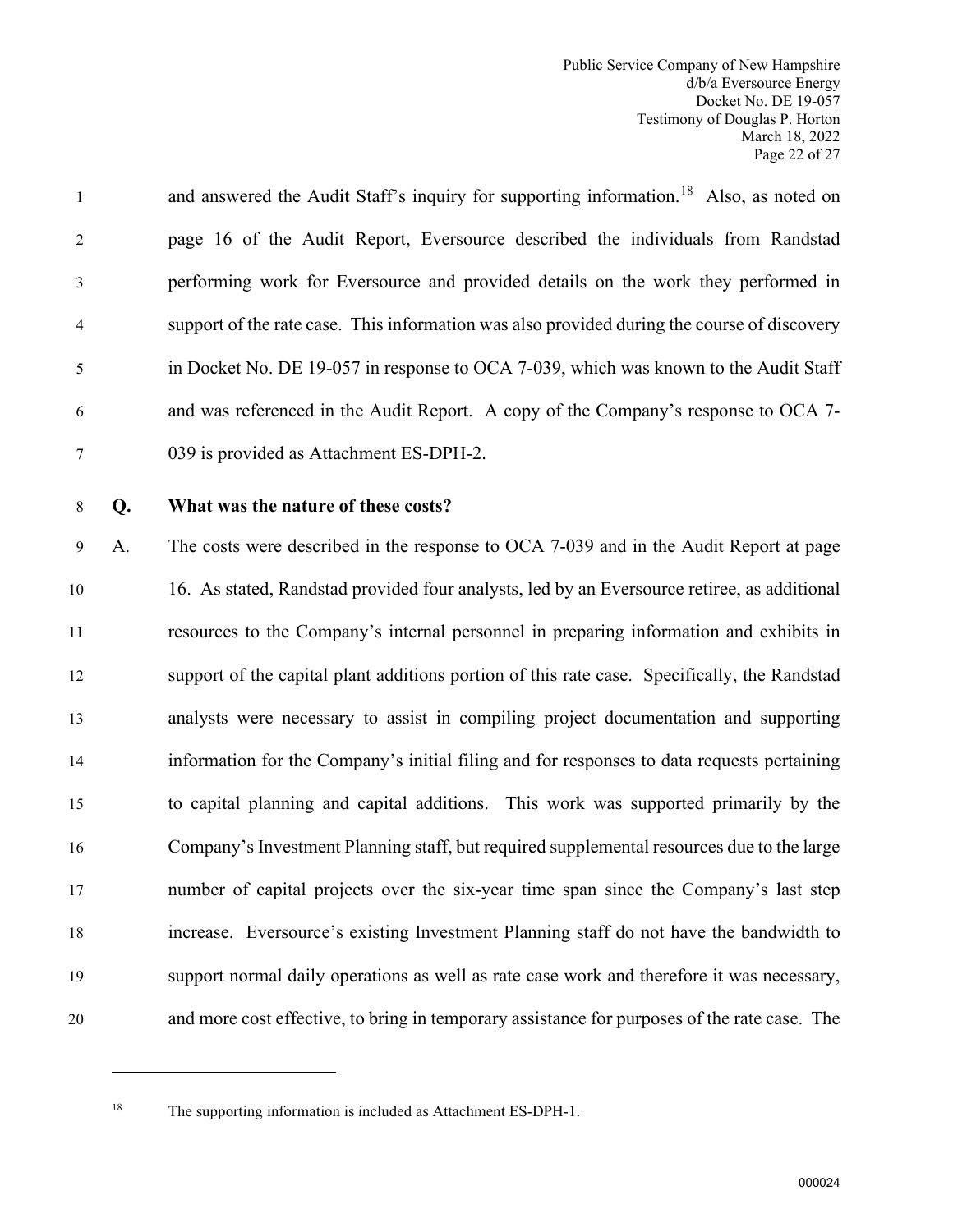Public Service Company of New Hampshire d/b/a Eversource Energy Docket No. DE 19-057 Testimony of Douglas P. Horton March 18, 2022 Page 23 of 27

1 Randstad contractors have a unique set of skills as retirees of Eversource and have 2 familiarity with Eversource's capital project documentation and processes as these 3 contractors have performed this work for other rate cases when needed. Using contractors 4 is a more cost-effective approach to handle the additional workload of a rate case than to 5 hire full-time employees. The Randstad contractors were critical to enable PSNH to 6 prepare and file information on its plant additions and capital programs, and the 7 information supporting this fact is comprehensive, responsive and well-documented.

# 8 **Q. Do you have more information on these costs?**

9 A. The Company's work in preparing the rate case filing required the collection of substantial plant records, including information on plant-in-service collected by year and tied to the relevant FERC report for each year from 2013 through 2018 as well as information on capital expenditures for all projects and programs for those same years. This data was sorted into numerous categories and grouped by year to populate the data for the over 300 pages of entries included in Attachments ELM-2 and ELM-3 in Exhibit 13 in this proceeding. This work involved collecting, compiling and cross-referencing information over many months for each year in issue, as the data is compared to the annual FERC filing, and also requires the related documentation for all of the projects to be gathered and reconciled. Beyond the data provided in the referenced attachments, the Company also had to produce other project documentation (including authorizations, supplements, and closing reports) in support of its costs. This information was provided in response to discovery on particular projects throughout the course of the docket. The unique size and scope of this effort, which only occurs for rate cases, was significant and well beyond the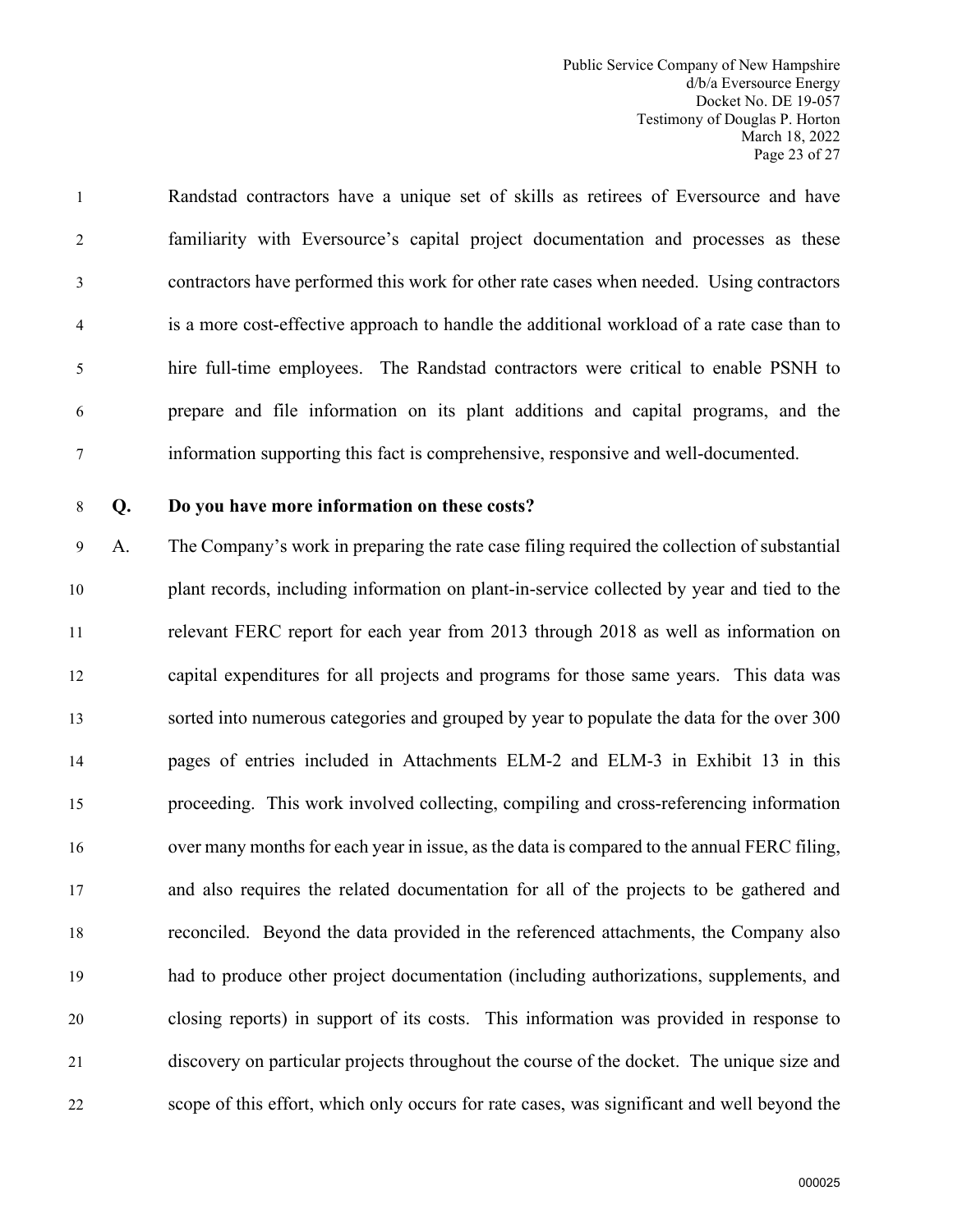1 capacity of work that could be accomplished by Eversource's internal staff. The temporary 2 support services secured through Randstad were both economical and critical to the rate 3 case effort.

4 **Q. How does the Company account for these costs?**

5 A. The Company's contract with Randstad for temporary support staff provides that when a 6 temporary employee is hired through Randstad and enters their time in the Randstad payroll 7 system, the hiring manager at the Company provides a default work order that directs the 8 charges to a FERC account associated with that work order. The default work order is 9 assigned based on the tasks that the person is working on, and in this case was directed to 10 the rate case filing. The hiring manager also approves the payroll each week for the 11 temporary support personnel they are overseeing in the Randstad payroll system.

 For purposes of payments, Randstad submits an EDI invoice to the Company and there is no physical invoice. The EDI invoice contains all of the information necessary for the Company to review and verify the charges, including the list of temporary employees, their hours, and their rates. Using the default work order provided, the charges associated with the temporary employees' expenses are applied to the FERC account associated with the default work order. Although the electronic records system does not enable the Company to produce a traditional hard-copy invoice, the Company is able to produce (and in fact did produce for Audit Staff) detailed time sheet entries, including the timesheet ID from the Randstad system with the temporary employees' names, hours and rates. As a result, the Company has provided documentation required by and consistent with the Commission's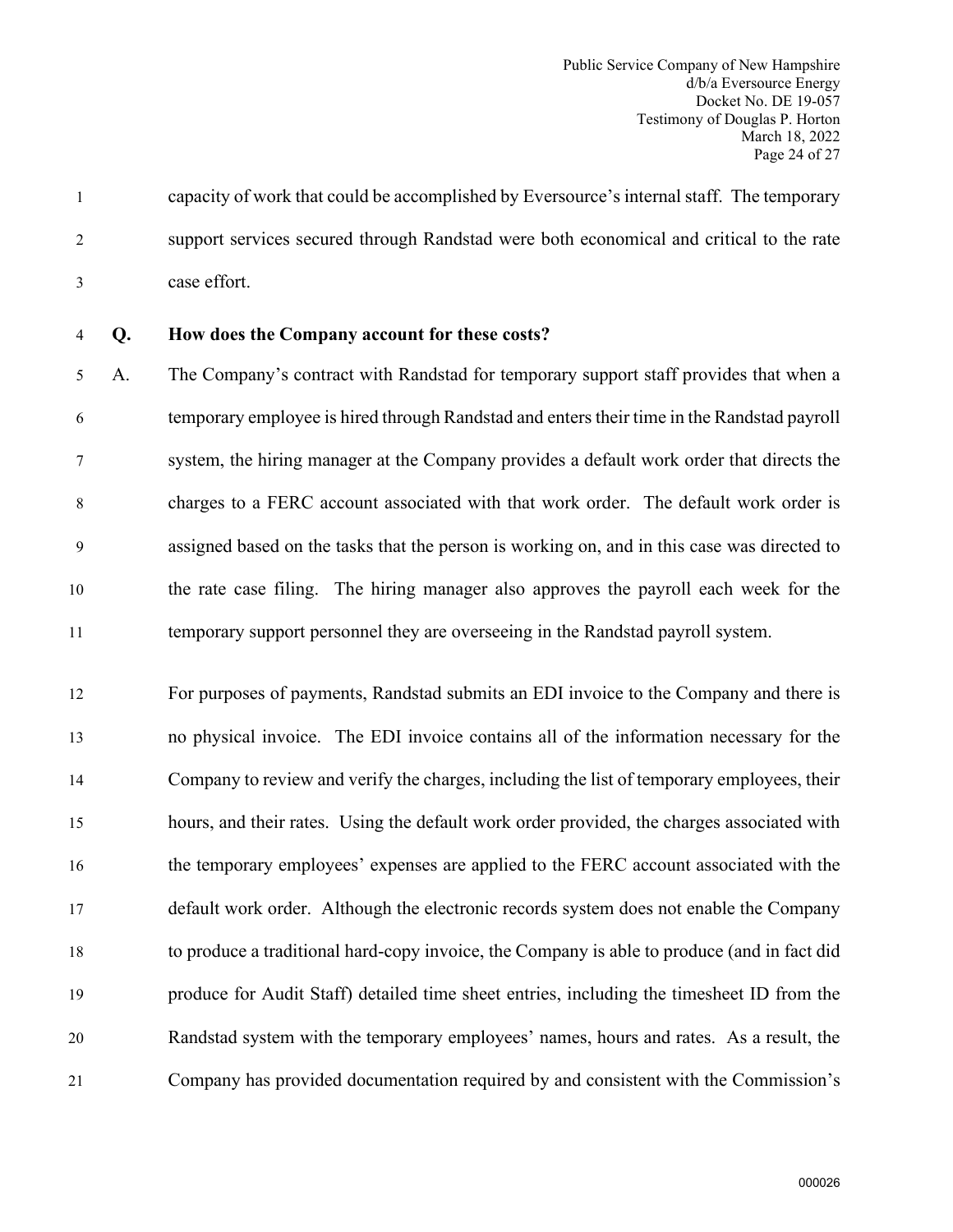<span id="page-26-0"></span>

| $\mathbf{1}$   |    | rules, has described and explained the work performed in support of the rate case filing by                                        |
|----------------|----|------------------------------------------------------------------------------------------------------------------------------------|
| 2              |    | this service provider, and has substantiated the costs incurred.                                                                   |
| $\mathfrak{Z}$ |    | C. Cost of Service Studies                                                                                                         |
| 4              | Q. | What does the Audit Report state as its basis to disallow the Economists, Inc. costs?                                              |
| 5              | A. | The Audit Report recommends disallowance of a portion of the costs by Economists, Inc.,                                            |
| 6              |    | in the amount of \$16,450, on the basis that the costs were incurred for a docket other than                                       |
| 7              |    | the rate case, and therefore it is improper to recover those costs as a rate case expense. <sup>19</sup>                           |
| 8              |    | This conclusion does not consider rate case-related purpose of the work that led to those                                          |
| 9              |    | costs and that there is no other means of recovery for this work other than as rate case                                           |
| 10             |    | expense.                                                                                                                           |
| 11             |    |                                                                                                                                    |
| 12             | Q. | Was this service provider engaged to support specific elements of the Company's rate<br>case filing required by Commission orders? |
| 13             | A. | Yes. On June 23, 2017 in Docket No. DE 16-576, the Commission issued Order No. 26,029                                              |
| 14             |    | and established numerous requirements for utilities, including that Eversource was to                                              |
| 15             |    | perform a full marginal cost-of-service study. <sup>20</sup> Consistent with the Commission's                                      |
| 16             |    | directive (as modified by a secretarial letter of June 29, 2018 in that docket), the Company                                       |
| 17             |    | filed its cost of service study in that docket on July 16, 2018. On February 20, 2019, the                                         |
| 18             |    | Commission issued Order No. 26,221 in Docket No. DE 16-576 which, among other                                                      |

<span id="page-26-1"></span><sup>19</sup> Attachment ES-DPH-3 at 2. The Audit Report does not propose to disallow the \$437,208 balance of the Economists, Inc. costs.

<span id="page-26-2"></span><sup>20</sup> Order No. 26,029 at 61.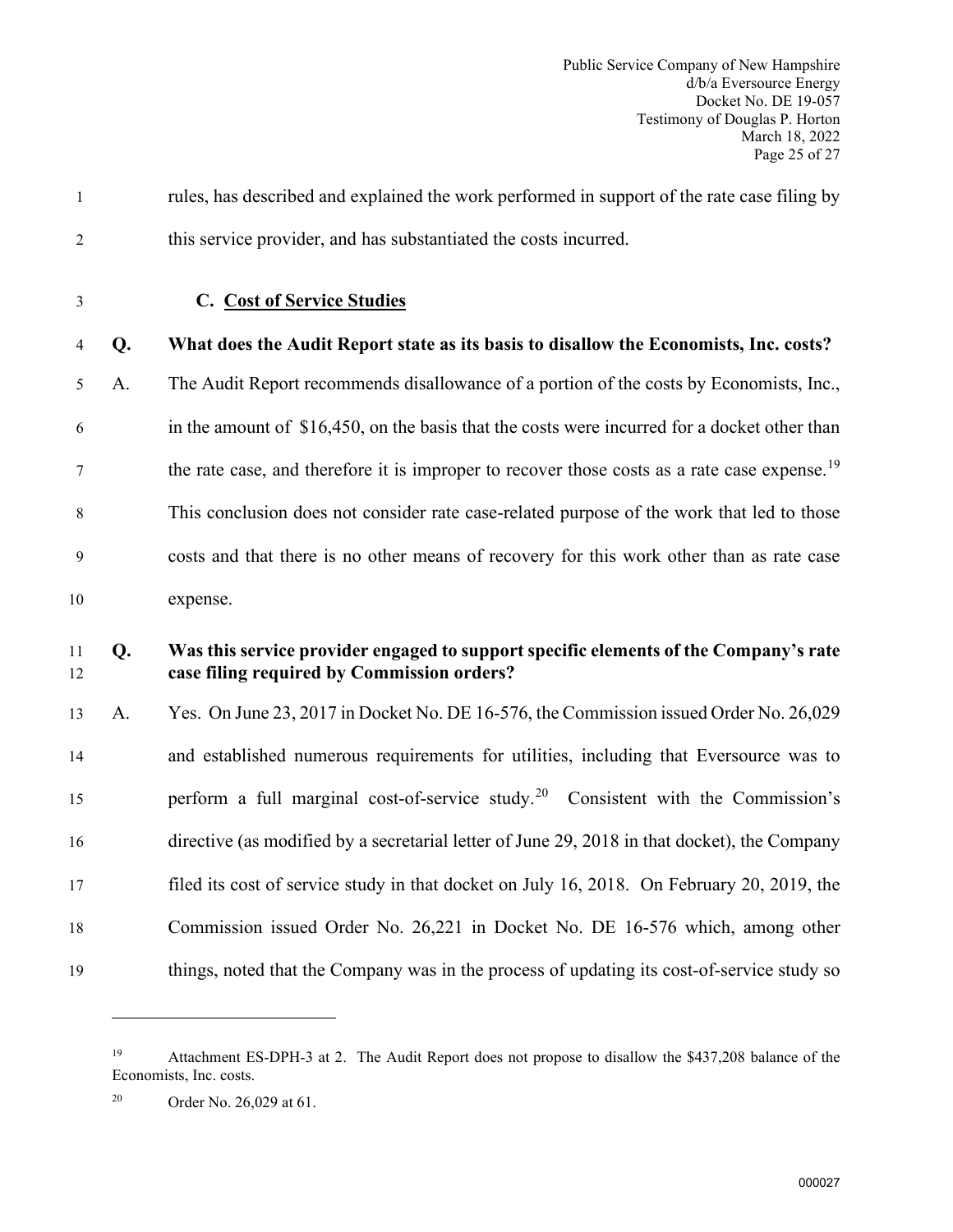|                | that an up-to-date version would be filed with its forthcoming rate case. The Commission       |
|----------------|------------------------------------------------------------------------------------------------|
| 2              | ordered "Eversource to file in this docket its updated MCOS Study, and a summary of the        |
| 3              | material changes between the original and updated versions of that study, at the same time     |
| $\overline{4}$ | the updated MCOS Study is filed in its rate case." <sup>21</sup> The Company filed the updated |
| 5              | marginal cost study in its rate case and also made the required filing in Docket No. DE 16-    |
| 6              | 576 on May 28, 2019. That updated marginal cost study was used throughout the rate case        |
|                | docket.                                                                                        |

#### 8 **Q. Were these costs reasonable and necessary in preparation and presentation of the**  9 **Company's rate case filing?**

 A. Yes. The cost-of-service work performed by Economists, Inc. was necessary for the rate case and was not undertaken in a vacuum for the sole purpose of compliance in Docket No. DE 16-576. At the time of the Commission's Order No. 26,221, the Commission was aware that Eversource had committed to filing a rate case in 2019 based on a 2018 test 14 vear.<sup>[22](#page-27-1)</sup> The cost-of-service studies were required components of the Company's rate case filing based on its settlement agreement in Docket No. DE  $09-035.^{23}$  $09-035.^{23}$  $09-035.^{23}$  The Company relied on this work and utilized it as the basis for additional analysis to complete the studies required for the 2019 rate case filing. Therefore, although the work was initially noted as being within the context of Docket No. DE 16-576, the cost of the service work by Economists, Inc. was necessary for the development of the cost-of-service studies filed and

<span id="page-27-1"></span><sup>22</sup> See November 16, 2018 Petition in Docket No. DE 18-177 (initially filed in Docket No. DE 17-196) at 7.

<span id="page-27-0"></span><sup>21</sup> Order No. 26,221 at 16.

<span id="page-27-2"></span><sup>23</sup> Docket No. DE 09-035, Settlement Agreement (Apr. 30, 2010) at Section 14.3, page 14.